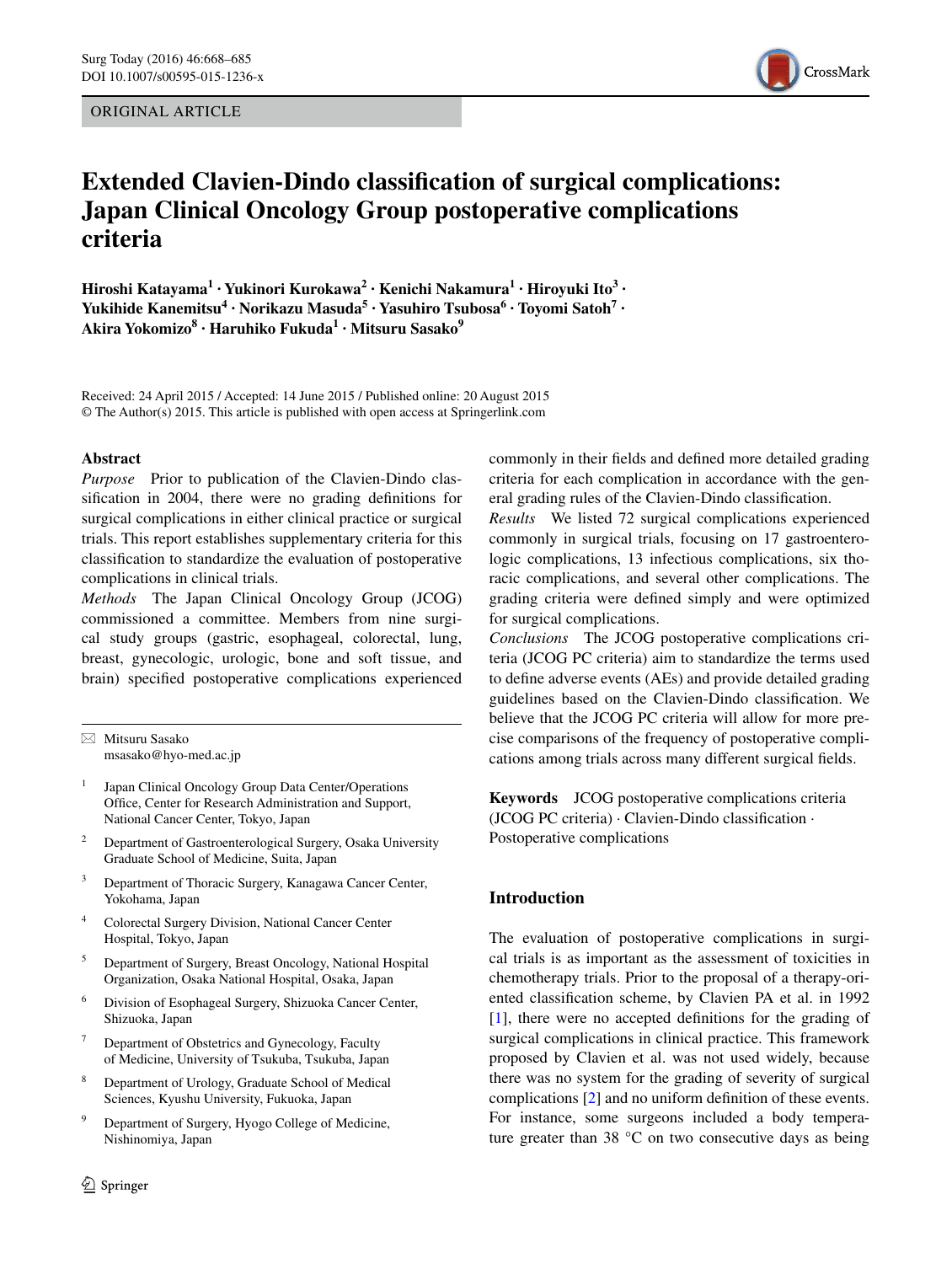"high", whereas others included intraoperative complications, postoperative complications (within 30 days), and late events such as dumping syndrome. Few randomized controlled trials (RCTs) [[3\]](#page-16-2) have used this classification system, with individual parochial definitions of surgical complications being used in most surgical RCTs [[4–](#page-17-0)[6\]](#page-17-1).

In cancer clinical trials, adverse events (AEs) are evaluated in accordance with the Common Terminology Criteria for Adverse Events (CTCAE), which is far from exhaustive in terms of surgical complications; thus, some surgeons are not comfortable using grading definitions. The Clavien-Dindo classification, published in 2004 [\[7](#page-17-2)] defined a simple classification of postoperative complications, which has been adopted widely in clinical practice. Although this classification categorizes postoperative complications broadly into four major groups, it is often desirable to more clearly define the common AEs to avoid the use of different or less precise terms for the same AEs occurring in different clinical trials. More detailed grading criteria for common AEs would also be helpful for surgeons. Therefore, our aim was to establish supplementary criteria for the Clavien-Dindo classification to standardize the evaluation of postoperative complications.

### **Methods**

The Japan Clinical Oncology Group (JCOG) commissioned a committee to establish more precise criteria for the grading of surgical complications. The committee comprised members from nine JCOG study groups (gastric, esophageal, colorectal, lung, breast, gynecologic, urologic, bone and soft tissue, and brain) who have extensive experience with surgical trials. These groups established the JCOG postoperative complications criteria (JCOG PC criteria). Members identified the postoperative complications experienced commonly in their fields and defined detailed grades for each complication in accordance with the general grading rules of the Clavien-Dindo classification. The JCOG PC criteria were reviewed and approved by the JCOG Executive Committee and published on the JCOG website in October, 2011 (in Japanese) [[8\]](#page-17-3).

## **Results**

The JCOG PC criteria included 72 surgical AEs experienced commonly in surgical trials, including 17 gastroenterological complications, 13 infectious complications, six thoracic complications, and several other complications (Table [1\)](#page-2-0). If no applicable AE terms are found in the JCOG PC criteria, 'other (specify)' should be chosen. In such cases, the appropriate AE term should be used, and the overall grading should be performed in accordance with the general rules of the Clavien-Dindo classification. Because the grading definitions follow the general rules of the Clavien-Dindo classification, surgeons can use these original rules to grade AEs, and can also refer to the more detailed definitions in the JCOG PC criteria if necessary. Table [2](#page-16-3) lists the differences between CTCAE, the Clavien-Dindo classification, and the JCOG PC criteria.

#### **Discussion**

Until Clavien PA et al. published their original classification in 1992, there were no established criteria or framework available to standardize surgical complications in surgical trials. In 2003, the US National Cancer Institute-Common Toxicity Criteria (NCI-CTC) version 2.0 [[9\]](#page-17-4) were revised and renamed the CTCAE version 3.0 [\[10](#page-17-5)]. This system has been used widely to evaluate and define the toxicity of chemotherapy or radiotherapy. While terms and definitions for AEs occurring as a result of intraoperative and postoperative complications were not included in the NCI-CTC version 2.0, some surgical AE terms were incorporated in the CTCAE version 3.0. Nevertheless, the CTCAE version 3.0 failed to include many surgical complications and surgeons were frequently unable to objectively classify complications using its grading definitions.

In 2009, the CTCAE version 4.0 [\[11](#page-17-6)] was released, with considerably more surgical AE terms, but several common surgical complications were still not included. For example, intra-abdominal abscess, pyothorax, delayed gastric emptying, and lung torsion were not listed as AE terms. Moreover, grading definitions were not clinically optimized for some surgical AEs. For example, the grading definition of pancreatic fistula in this version of the CTCAE is suitable for pancreatitis, but not for pancreatic fistula after pancreatectomy. Such inappropriate definitions have made surgeons reluctant to use the CTCAE version 4.0 in surgical trials.

In 2004, the Clavien-Dindo classification was modified to allow for the grading of life-threatening complications and long-term disability caused by a complication. This revised version defines five grades of severity (Grade I, II, IIIa, IIIb, IVa, IVb, and V) and the suffix "d" (for "disability") is used to denote any postoperative impairment [\[7](#page-17-2)]. This refined Clavien-Dindo classification has been used increasingly in clinical practice and also in clinical trials involving surgical procedures, because it is simple, reproducible, and flexible [\[12](#page-17-7)]. Rather than providing specific grading criteria for each AE, the Clavien-Dindo classification provides broad-based but general criteria that can be used uniformly for all kinds of surgical AEs. However, several issues have emerged since this classification became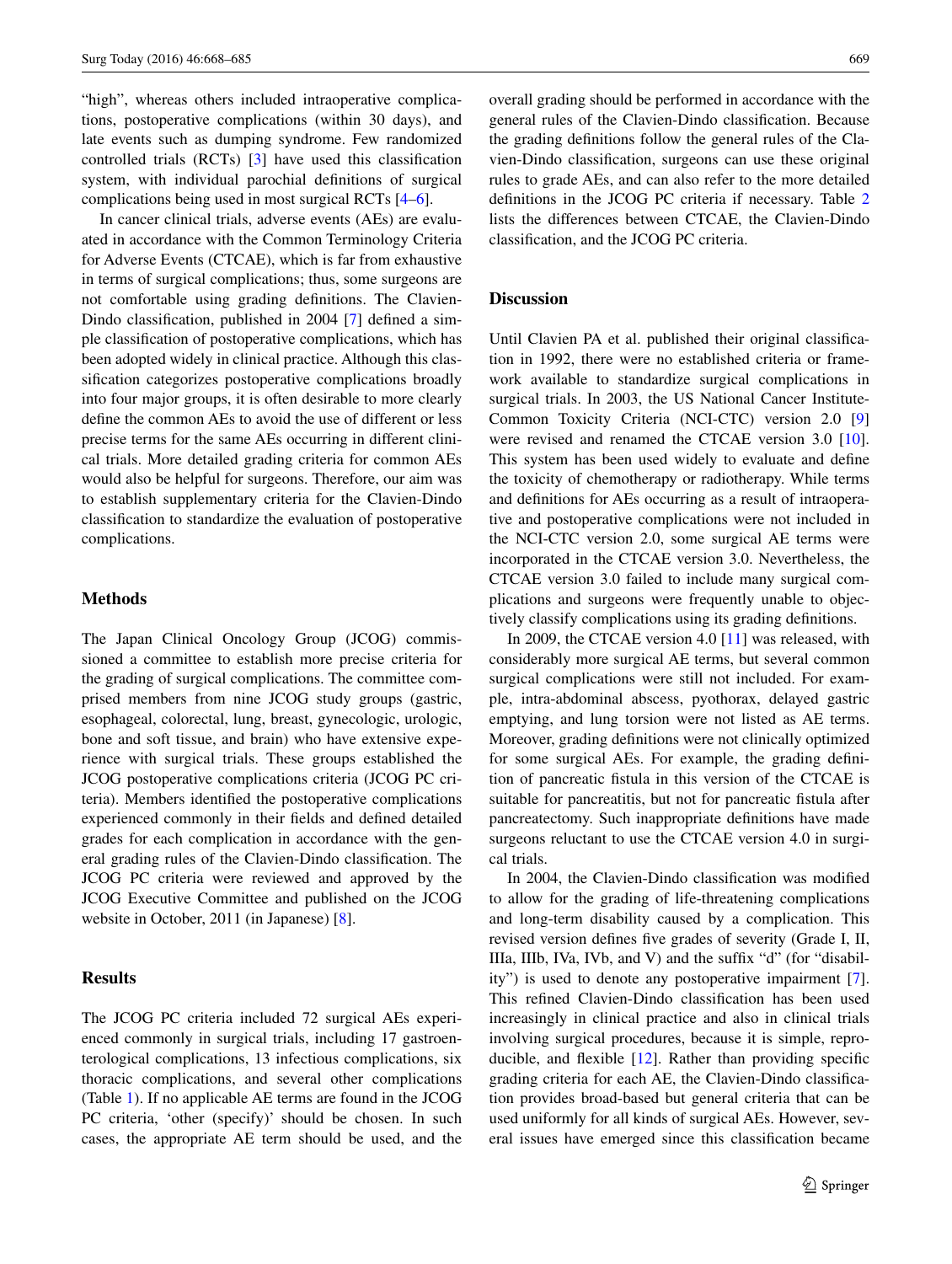<span id="page-2-0"></span>

|                                                      | Principle of grading                                                                                                                                                                                                                                                                                                                                                                                           |                                                                                                                                                                                                                      |                                                                                                                                                                              |                                                                                                                                                            |                                                                                                                                                                    |                                                                                                                                               |                            |                                                                                                                                                                                                                                                                                                     |
|------------------------------------------------------|----------------------------------------------------------------------------------------------------------------------------------------------------------------------------------------------------------------------------------------------------------------------------------------------------------------------------------------------------------------------------------------------------------------|----------------------------------------------------------------------------------------------------------------------------------------------------------------------------------------------------------------------|------------------------------------------------------------------------------------------------------------------------------------------------------------------------------|------------------------------------------------------------------------------------------------------------------------------------------------------------|--------------------------------------------------------------------------------------------------------------------------------------------------------------------|-----------------------------------------------------------------------------------------------------------------------------------------------|----------------------------|-----------------------------------------------------------------------------------------------------------------------------------------------------------------------------------------------------------------------------------------------------------------------------------------------------|
|                                                      |                                                                                                                                                                                                                                                                                                                                                                                                                | $\blacksquare$                                                                                                                                                                                                       | $\Box$                                                                                                                                                                       | 自                                                                                                                                                          | $\mathbb{N}_a$                                                                                                                                                     | $\mathbb{R}^2$                                                                                                                                | ⋗                          | Supplemental<br>of suffix "d"<br>explanation                                                                                                                                                                                                                                                        |
| AE term                                              | and physiotherapy. This<br>course without the need<br>antipyretics, analgesics,<br>regimens include drugs<br>diuretics, electrolytes,<br>Any deviation from the<br>opened at the bedside<br>normal postoperative<br>treatment or surgical,<br>endoscopic, or radio-<br>logical interventions.<br>for pharmacological<br>Allowed therapeutic<br>such as antiemetics,<br>grade also includes<br>wound infections | grade I complica-<br>teral nutrition are<br>those allowed for<br><b>Blood transfusions</b><br>drugs other than<br>pharmacological<br>and total paren-<br>treatment with<br>Requirement for<br>also included<br>tions | or radiological inter-<br>surgical, endoscopic<br>general anesthesia<br>vention not under<br>Requirement for                                                                 | endoscopic or<br>under general<br>radiological<br>intervention<br>for surgical,<br>Requirement<br>anesthesia                                               | function (including<br>Single organ dys-<br>requiring IC/ICU<br>complications)*<br>(including CNS<br>Life-threatening<br>complications<br>management.<br>dialysis) | CNS complications)*<br>plications (including<br>Life-threatening com-<br>tiple organ dysfunc-<br>management. Mul-<br>requiring IC/ICU<br>tion | patient<br>of the<br>Death | If the patient suffers<br>discharge, the suf-<br>tion at the time of<br>indicates the need<br>for a follow-up to<br>from a complica-<br>fully evaluate the<br>ability") is added<br>cation. This label<br>grade of compli-<br>$-slb$ , $d$ , $q$ (for $-dis$ -<br>to the respective<br>complication |
| Stroke                                               | only; intervention not<br>Clinical observation<br>indicated                                                                                                                                                                                                                                                                                                                                                    | Medical manage-<br>ment indicated<br>(e.g., anticoagu<br>lant therapy)                                                                                                                                               | intracerebrovascular<br>Radiological interven-<br>tion without general<br>anesthesia (e.g.,<br>treatment)                                                                    | surgical clipping,<br>Intervention under<br>endarterectomy)<br>cerebrovascular<br>thesia indicated<br>(e.g., drainage,<br>bypass, carotid<br>general anes- | IC/ICU management<br>indicated                                                                                                                                     | ated with respiratory<br>IC/ICU management<br>indicated; associ-<br>failure                                                                   | Death                      | Persistent hemi-<br>plegia                                                                                                                                                                                                                                                                          |
| nerve palsy<br>laryngeal<br>Recurrent                | only; intervention not<br>diagnostic evaluation<br>Clinical observation or<br>indicated                                                                                                                                                                                                                                                                                                                        | cal management<br>Aspiration; medi<br>indicated (e.g.,<br>antibiotics)                                                                                                                                               | vocal cord injection,<br>impossible; medical<br>food intake almost<br>intervention under<br>tracheal puncture)<br>Severe aspiration;<br>local anesthesia<br>indicated (e.g., | cheostomy under<br>Intervention under<br>thesia indicated<br>(including tra-<br>general anes-<br>sedation)                                                 | Mechanical ventila-<br>tion indicated                                                                                                                              | Sepsis or multiple<br>organ failure                                                                                                           | Death                      | culty in speaking;<br>Hoarseness, diffi-<br>discharged with<br>communication<br>ing necessary;<br>through writ-<br>tracheostomy                                                                                                                                                                     |
| Upper extrem-<br>ity paresthe-<br>sia                | only; intervention not<br>Clinical observation<br>indicated                                                                                                                                                                                                                                                                                                                                                    | Medical manage-<br>ment indicated                                                                                                                                                                                    | anesthesia indicated<br>Surgical intervention<br>$(e.g.,$ nerve $block)$<br>without general                                                                                  |                                                                                                                                                            |                                                                                                                                                                    |                                                                                                                                               |                            | Persistent brachial<br>paresthesia                                                                                                                                                                                                                                                                  |
| resected part<br>Paresthesia in<br>(Phantom<br>pain) | only; intervention not<br>Clinical observation<br>indicated                                                                                                                                                                                                                                                                                                                                                    | Medical manage-<br>ment indicated                                                                                                                                                                                    | anesthesia indicated<br>Surgical intervention<br>(e.g., nerve block)<br>without general                                                                                      |                                                                                                                                                            |                                                                                                                                                                    |                                                                                                                                               |                            | Persistent phantom<br>pain                                                                                                                                                                                                                                                                          |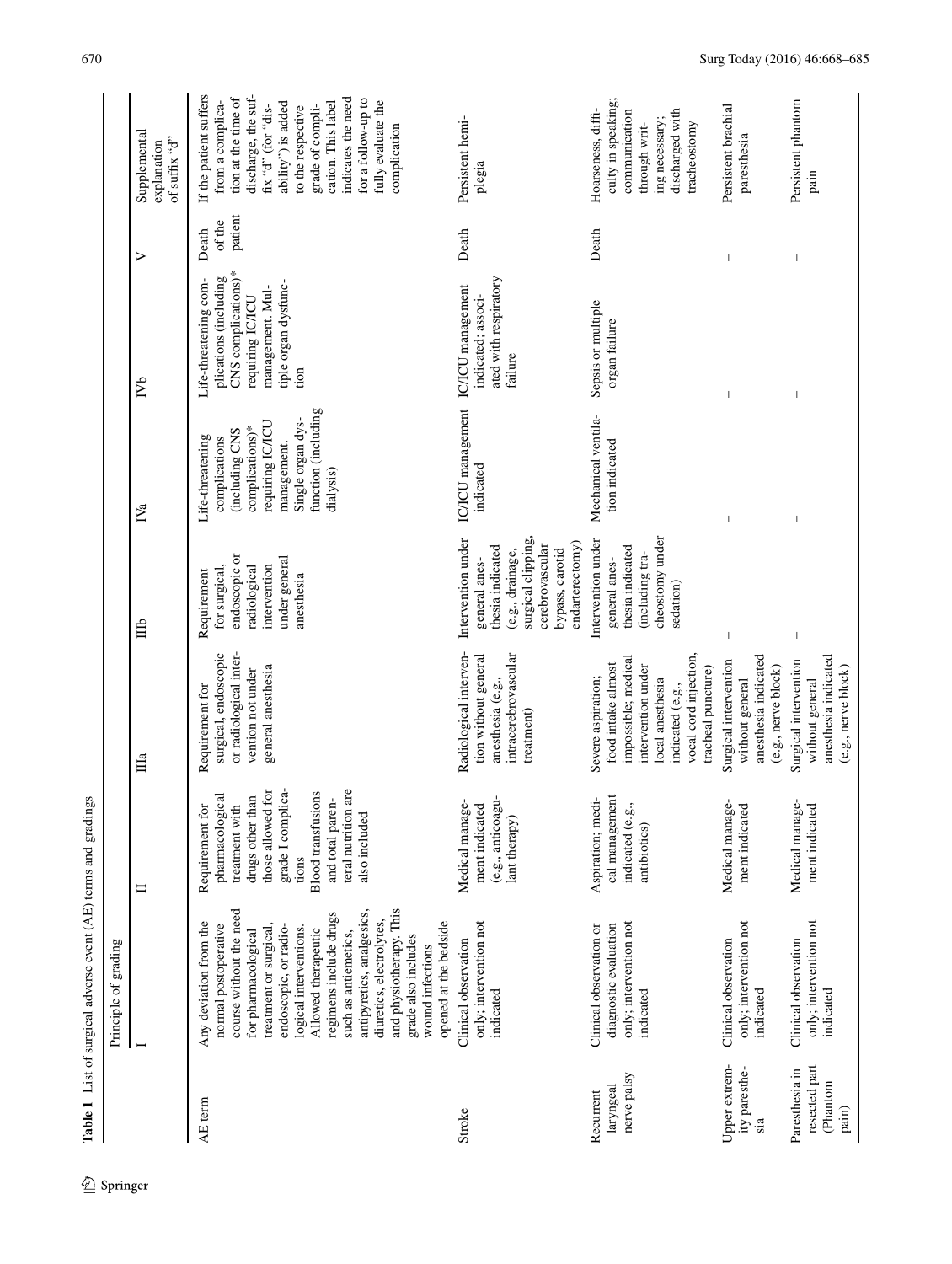|                                                     | Principle of grading                                                                                                                                                                   |                                                                         |                                                                                                                                                       |                                                                                                            |                                                                                                          |                                                                                                                            |       |                                                                     |
|-----------------------------------------------------|----------------------------------------------------------------------------------------------------------------------------------------------------------------------------------------|-------------------------------------------------------------------------|-------------------------------------------------------------------------------------------------------------------------------------------------------|------------------------------------------------------------------------------------------------------------|----------------------------------------------------------------------------------------------------------|----------------------------------------------------------------------------------------------------------------------------|-------|---------------------------------------------------------------------|
|                                                     |                                                                                                                                                                                        | $\equiv$                                                                | Ша                                                                                                                                                    | 旨                                                                                                          | IV <sub>a</sub>                                                                                          | ГVb                                                                                                                        | ⋗     | Supplemental<br>of suffix "d"<br>explanation                        |
| Ischemic heart<br>disease                           | only; intervention not<br>Clinical observation or<br>diagnostic evaluation<br>indicated                                                                                                | (e.g., anticoagu-<br>Medical manage<br>ment indicated<br>lant therapy)  | Cardiac catheteriza-<br>tion indicated                                                                                                                | Intervention under<br>(coronary artery<br>thesia indicated<br>general anes-<br>bypass)                     | Heart failure associ-<br>ICU management<br>cardiac output<br>syndrome; IC/<br>ated with low<br>indicated | ated with low cardiac<br>and renal failure; IC<br>Heart failure associ-<br>ICU management<br>output syndrome<br>indicated  | Death | myocardial infarc-<br>failure following<br>Persistent heart<br>tion |
| Pericardial<br>effusion                             | indicated (drainage only<br>through existing drain-<br>only; intervention not<br>diagnostic evaluation<br>Clinical observation or<br>age tube)                                         | Medical manage-<br>ment indicated                                       | drain replacement<br>Image-guided drain<br>centesis including<br>placement/para-<br>indicated                                                         | Intervention under<br>thesia indicated<br>(fenestration)<br>general anes-                                  | Cardiac tamponade;<br>IC/ICU manage-<br>ment indicated                                                   | and renal failure; IC<br>Cardiac tamponade<br>ICU management<br>indicated                                                  | Death |                                                                     |
| Bradyarrhyth-<br>mia                                | only; intervention not<br>diagnostic evaluation<br>Clinical observation or<br>indicated                                                                                                | ≏<br>Medical manage-<br>ment indicated<br>(e.g., atropine,<br>agonists) | anesthesia indicated<br>(e.g., pacemaker<br>Medical interven-<br>tion under local<br>implantation)                                                    | $\overline{\phantom{a}}$                                                                                   | Heart failure associ-<br>ICU management<br>cardiac output<br>syndrome; IC/<br>ated with low<br>indicated | ated with low cardiac<br>and renal failure; IC/<br>Heart failure associ-<br>ICU management<br>output syndrome<br>indicated | Death |                                                                     |
| Supraventricu-<br>lar arrhyth-<br>mia               | only; intervention not<br>diagnostic evaluation<br>Clinical observation or<br>indicated                                                                                                | (e.g., antiarrhyth-<br>Medical manage-<br>ment indicated<br>mic drugs)  | anesthesia indicated<br>(e.g., catheter abla-<br>tion, synchronized<br>Medical interven-<br>tion under local<br>cardioversion)                        | $\overline{\phantom{a}}$                                                                                   | Heart failure associ-<br>ICU management<br>cardiac output<br>syndrome; IC/<br>ated with low<br>indicated | ated with low cardiac<br>and renal failure; IC/<br>Heart failure associ-<br>ICU management<br>output syndrome<br>indicated | Death |                                                                     |
| arrhythmia<br>Ventricular                           | only; intervention not<br>diagnostic evaluation<br>Clinical observation or<br>indicated                                                                                                | (e.g., antiarrhyth-<br>Medical manage-<br>ment indicated<br>mic drugs)  | external defibrillator,<br>pacemaker implanta-<br>under local anesthe-<br>Medical intervention<br>sia indicated (e.g.,<br>catheter ablation,<br>tion) |                                                                                                            | Heart failure associ-<br>ICU management<br>cardiac output<br>syndrome; IC/<br>ated with low<br>indicated | ated with low cardiac<br>and renal failure; IC<br>Heart failure associ-<br>ICU management<br>output syndrome<br>indicated  | Death |                                                                     |
| excretion dif-<br>Atelectasis/<br>sputum<br>ficulty | nebulizers, expectorants,<br>(e.g., postural drainage)<br>or lung physiotherapy<br>only; intervention not<br>diagnostic evaluation<br>Clinical observation or<br>indicated, except for | (e.g., antibiotics)<br>Medical manage-<br>ment indicated                | Bronchoscopic aspira-<br>cated (e.g., tracheal<br>general anesthesia<br>puncture) without<br>intervention indi-<br>tion or surgical                   | cheostomy under<br>Intervention under<br>thesia indicated<br>(including tra-<br>general anes-<br>sedation) | Mechanical ventila-<br>tion indicated                                                                    | Sepsis or multiple<br>organ failure                                                                                        | Death | Discharged with<br>tracheostomy                                     |

Table 1 continued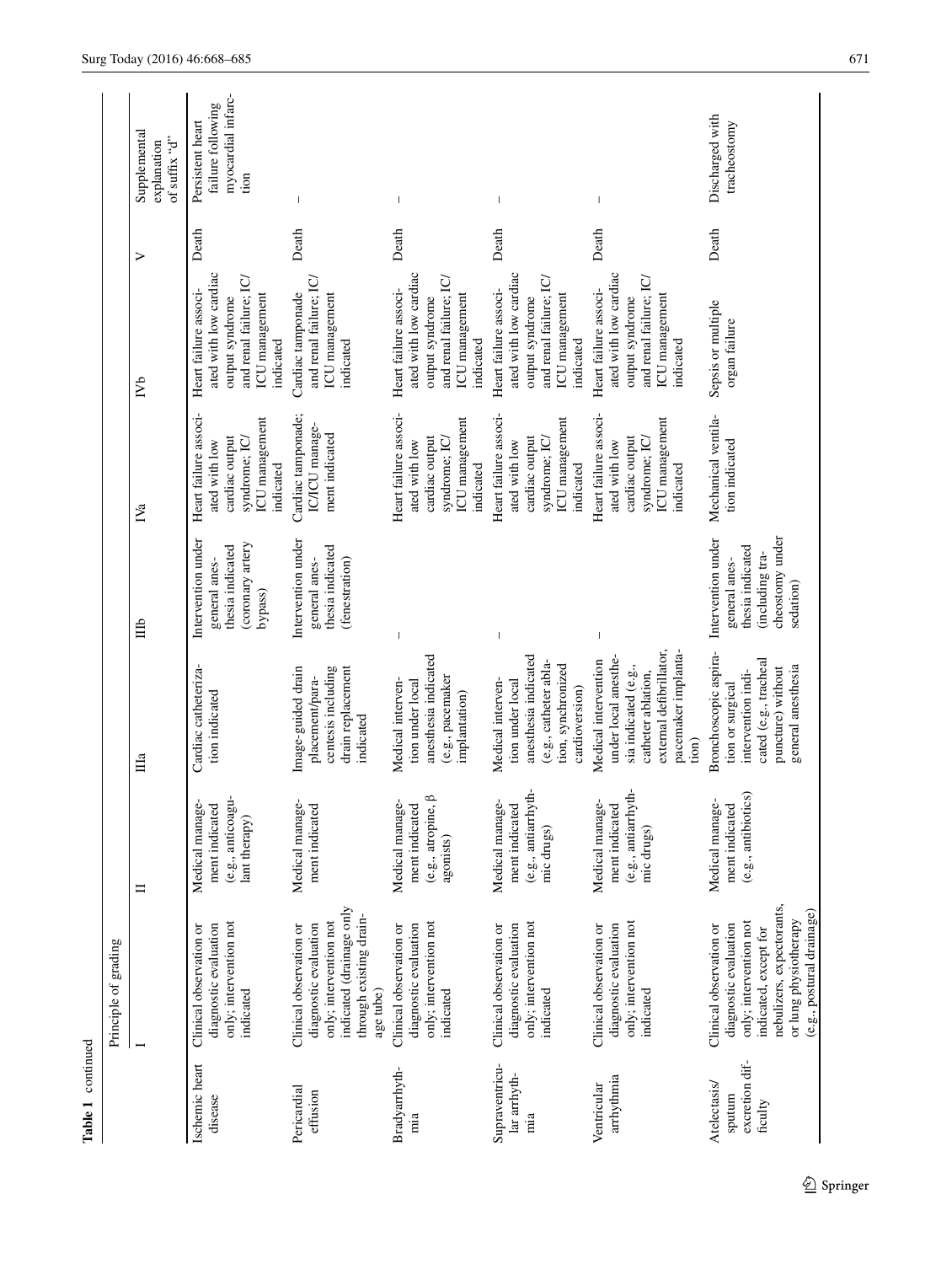| Table 1 continued                           | Principle of grading                                                                                                                           |                                                              |                                                                                                                                                |                                                                                                                           |                                       |                                     |       |                                              |
|---------------------------------------------|------------------------------------------------------------------------------------------------------------------------------------------------|--------------------------------------------------------------|------------------------------------------------------------------------------------------------------------------------------------------------|---------------------------------------------------------------------------------------------------------------------------|---------------------------------------|-------------------------------------|-------|----------------------------------------------|
|                                             |                                                                                                                                                | $\blacksquare$                                               | $\mathbb{H}^a$                                                                                                                                 | 自                                                                                                                         | IV <sub>a</sub>                       | $\sum_{i=1}^{n}$                    | ⋗     | Supplemental<br>of suffix "d"<br>explanation |
| fistula, bron-<br>chial fistula<br>Tracheal | only; intervention not<br>diagnostic evaluation<br>Clinical observation or<br>indicated                                                        |                                                              | anesthesia indicated<br>Procedure under local                                                                                                  | Intervention under<br>general anesthe-<br>sia indicated                                                                   | Mechanical ventila-<br>tion indicated | Sepsis or multiple<br>organ failure | Death | Discharged with                              |
| Pulmonary<br>fistula                        | indicated (drainage only<br>through existing drain-<br>only; intervention not<br>diagnostic evaluation<br>Clinical observation or<br>age tube) | $\,$ $\,$                                                    | Procedure under local<br>anesthesia indicated<br>rodesis) including<br>drain replacement<br>(e.g., chest tube<br>drainage, pleu-<br>indicated. | Intervention under<br>thesia indicated<br>chymal defects,<br>general anes-<br>pleuroparen-<br>Closure for<br>pleurodesis) | Mechanical ventila-<br>tion indicated | Sepsis or multiple<br>organ failure | Death | Discharged with                              |
| Chylothorax                                 | thoracentesis fluid only<br>existing drainage tube)<br>drainage only through<br>lous drainage fluid or<br>Observation of chy-                  | intravenous nutri-<br>Fat-restricted diet,<br>tion indicated | centesis including<br>drain replacement<br>Image-guided drain<br>placement/para-<br>indicated                                                  | Intervention under<br>thesia indicated<br>(e.g., thoracic<br>duct ligation)<br>general anes-                              |                                       |                                     | Death | Persistent res-                              |
| Pleural effusion                            | indicated (drainage only<br>through existing drain-<br>only; intervention not<br>diagnostic evaluation<br>Clinical observation or<br>age tube) | Medical manage-<br>$(e.g.,$ diuretics)<br>ment indicated     | centesis including<br>drain replacement<br>Image-guided drain<br>placement/thora-<br>indicated                                                 | Intervention under<br>general anesthe-<br>sia indicated                                                                   | Mechanical ventila-<br>tion indicated | Multiple organ failure              | Death | Persistent respira-                          |
| Lung torsion                                |                                                                                                                                                | $\overline{1}$                                               |                                                                                                                                                | Intervention under<br>thesia indicated<br>(e.g., detorsion,<br>general anes-<br>lobectomy)                                | Mechanical ventila-<br>tion indicated | Sepsis or multiple<br>organ failure | Death | $\mathbf{I}$                                 |
| Ascites                                     | indicated (drainage only<br>through existing drain-<br>only; intervention not<br>diagnostic evaluation<br>Clinical observation or<br>age tube) | Medical manage-<br>ment indicated<br>(e.g., diuretics        | Image-guided drain<br>centesis including<br>drain replacement<br>placement/para-<br>indicated                                                  | Intervention under<br>general anesthe-<br>sia indicated                                                                   |                                       |                                     | Death | Persistent abdomi-                           |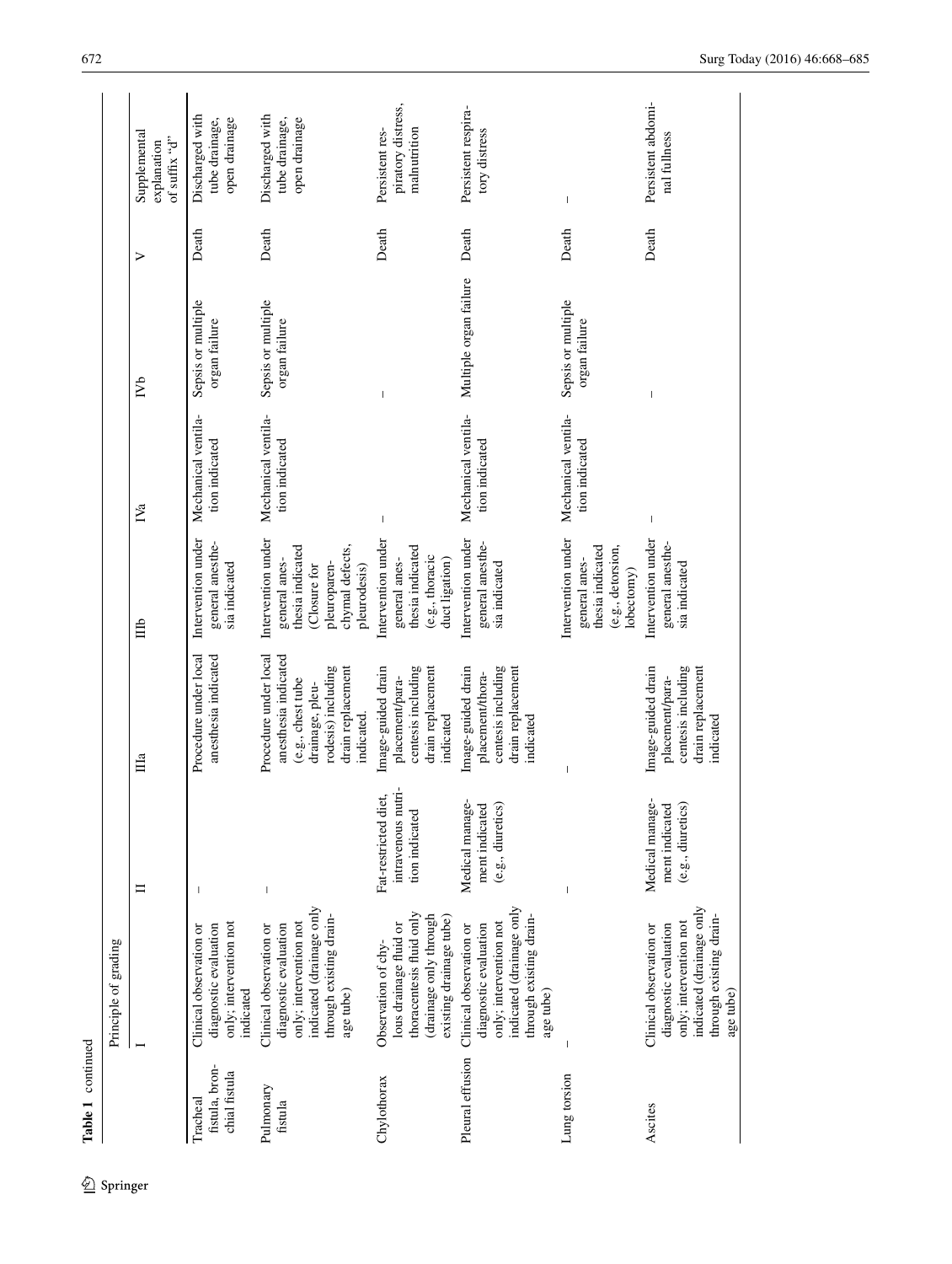|                                     | Principle of grading                                                                                                                           |                                                                                                                                                               |                                                                                                                                                            |                                                                                            |                                                                                                                                                          |                                     |       |                                                                      |
|-------------------------------------|------------------------------------------------------------------------------------------------------------------------------------------------|---------------------------------------------------------------------------------------------------------------------------------------------------------------|------------------------------------------------------------------------------------------------------------------------------------------------------------|--------------------------------------------------------------------------------------------|----------------------------------------------------------------------------------------------------------------------------------------------------------|-------------------------------------|-------|----------------------------------------------------------------------|
|                                     |                                                                                                                                                | Ξ                                                                                                                                                             | $\mathbb{H}^a$                                                                                                                                             | 自                                                                                          | IV <sub>a</sub>                                                                                                                                          | $N_{\rm b}$                         | ⋗     | Supplemental<br>of suffix " $d"$<br>explanation                      |
| Diarrhea                            | intervention not indi-<br>tion $\geq$ 2000 ml/day;<br>Intestinal fluid excre-<br>cated                                                         | intravenous fluids<br>with dehydration<br>tion $\geq$ 2000 ml/<br>day associated<br>or electrolyte<br>abnormality;<br>fluid excre-<br>indicated<br>Intestinal |                                                                                                                                                            |                                                                                            | requiring mechani-<br>nephropathy indi-<br>monary disorders<br>cal ventilation or<br>failure (e.g., pul-<br>At least one organ<br>cating dialysis)       | Sepsis or multiple<br>organ failure | Death | Significant amount<br>intestinal fluid<br>of persistent<br>excretion |
| Dysphagia                           | only; intervention not<br>Clinical observation<br>indicated                                                                                    | (Including TPN)<br>nous nutrition<br>Enteral/intrave-<br>indicated                                                                                            | under local anesthe-<br>Medical intervention<br>endoscopic gastros-<br>sia indicated (e.g.,<br>tracheal puncture,<br>tomy)                                 | Intervention under<br>general anesthe-<br>sia indicated                                    |                                                                                                                                                          |                                     | Death | Gastrostomy                                                          |
| Intestinal<br>fistula               | indicated (drainage only<br>through existing drain-<br>only; intervention not<br>diagnostic evaluation<br>Clinical observation or<br>age tube) | (e.g., antibiotics)<br>neutcal manage-<br>ment indicated<br>Medical manag                                                                                     | centesis including<br>Image-guided drain<br>drain replacement<br>placement/para-<br>indicated                                                              | Intervention under<br>thesia indicated<br>general anes-<br>(colostomy)                     | indicating dialysis)<br>requiring mechani-<br>monary disorders<br>failure (e.g., pul-<br>cal ventilation or<br>At least one organ<br>renal disorders     | Sepsis or multiple<br>organ failure | Death | Persistent enterocu-<br>taneous fistula                              |
| ischemia/<br>necrosis<br>Intestinal | only; intervention not<br>diagnostic evaluation<br>Clinical observation or<br>indicated                                                        | (e.g., antibiotics)<br>ż,<br>ment indicated<br>Medical manag                                                                                                  | Radiological interven-<br>anesthesia indicated<br>tion without general<br>surgical interven-<br>tion/endoscopic/                                           | Intervention under<br>thesia indicated<br>(e.g., intestinal<br>general anes-<br>resection) | ventilation or renal<br>disorders indicat-<br>disorders indicat-<br>At least one organ<br>ing mechanical<br>ing dialysis)<br>failure (e.g.,<br>pulmonary | Sepsis or multiple<br>organ failure | Death | Home enteral/intra-<br>venous nutrition                              |
| Gastric tube<br>necrosis            | fistula with oral contrast<br>imaging (drainage only<br>through existing drain-<br>Observation of a small<br>study or drainage<br>age tube)    | intravenous nutri-<br>ment (e.g., anti-<br>biotics), enteral/<br>Medical manage-<br>tion indicated                                                            | Radiological interven-<br>intervention without<br>indicated, including<br>general anesthesia<br>drain replacement<br>tion/endoscopic/<br>elective surgical | Intervention under<br>general anesthe-<br>sia indicated                                    | requiring mechani-<br>nephropathy indi-<br>monary disorders<br>cal ventilation or<br>failure (e.g., pul-<br>At least one organ<br>cating dialysis)       | Sepsis or multiple<br>organ failure | Death |                                                                      |

Table 1 continued

 $\underline{\textcircled{\tiny 2}}$  Springer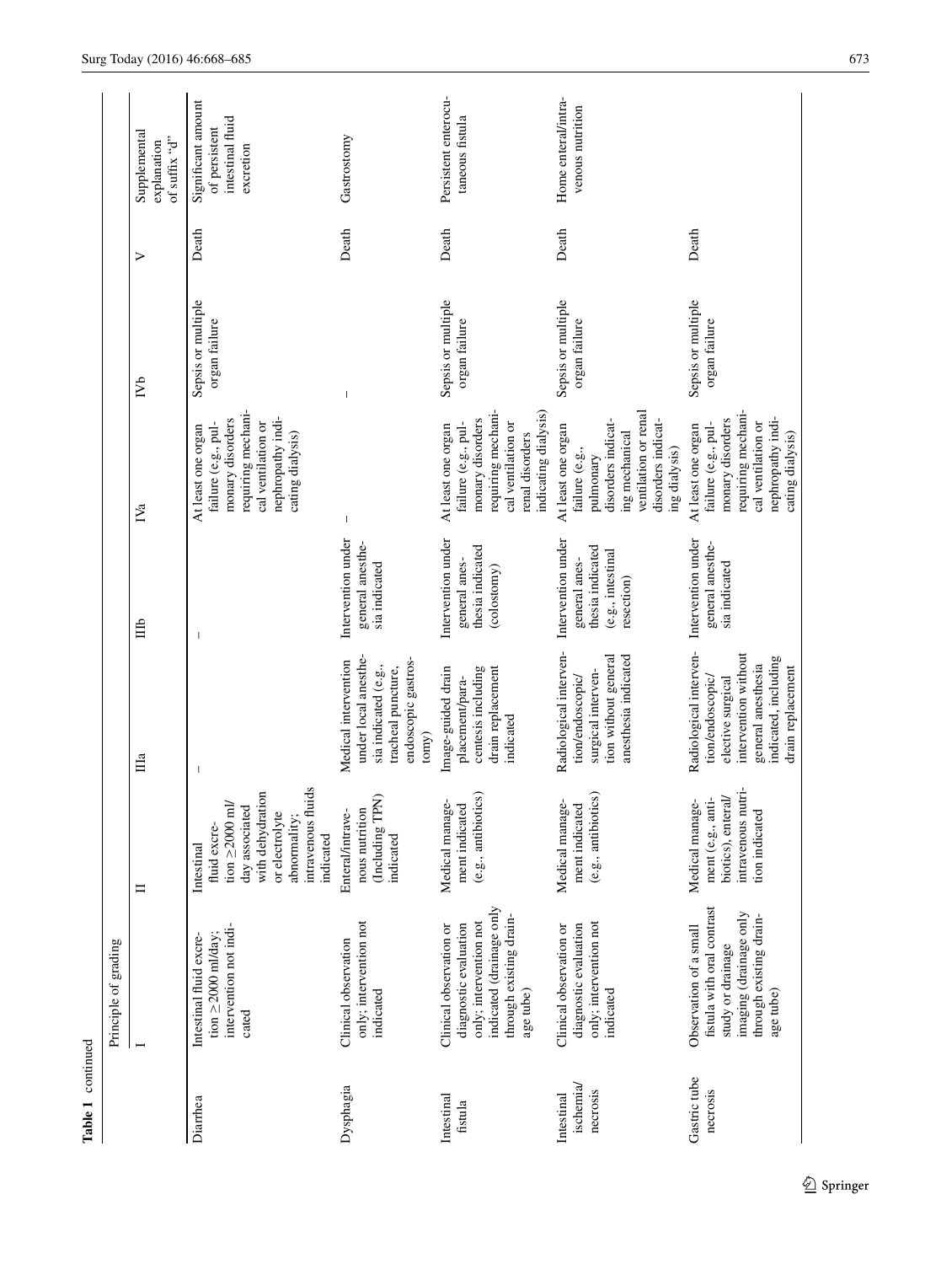|                             | Principle of grading                                                                                                                                                     |                                                                                                                                                   |                                                                                               |                                                                                                   |                                                                                                                                                                                       |                                     |       |                                                                                    |
|-----------------------------|--------------------------------------------------------------------------------------------------------------------------------------------------------------------------|---------------------------------------------------------------------------------------------------------------------------------------------------|-----------------------------------------------------------------------------------------------|---------------------------------------------------------------------------------------------------|---------------------------------------------------------------------------------------------------------------------------------------------------------------------------------------|-------------------------------------|-------|------------------------------------------------------------------------------------|
|                             |                                                                                                                                                                          | $\equiv$                                                                                                                                          | $\Box$                                                                                        | 峊                                                                                                 | $\mathbb{N}_a$                                                                                                                                                                        | $\mathbb{R}^2$                      | >     | Supplemental<br>of suffix "d"<br>explanation                                       |
| esophagitis<br>Reflux       | only; intervention not<br>diagnostic evaluation<br>Clinical observation or<br>indicated                                                                                  | enzyme inactiva<br>intravenous nutr<br>tors) or enteral/<br>PPI, pancreatic<br>agement (e.g.,<br>tion indicated<br>Medical man-                   | $\mathbf{I}$                                                                                  | Intervention under<br>general anesthe-<br>sia indicated                                           |                                                                                                                                                                                       |                                     | Death | Persistent heartburn                                                               |
|                             | except for laxatives and<br>only; medical manage-<br>diagnostic evaluation<br>intravenous nutrition<br>Ileus (paralytic) Clinical observation or<br>ment not indicated   | ð<br>intravenous nutri-<br>tion management<br>tube placement,<br>Medical manage-<br>laxatives, NG<br>ment beyond<br>indicated                     | Nasoenteric tube<br>placement                                                                 | or without intesti-<br>Treatment for ileus<br>anesthesia (with<br>under general<br>nal resection) | lation or nephropa-<br>disorders requiring<br>Extensive intestinal<br>mechanical venti-<br>one organ failure<br>necrosis, at least<br>(e.g., pulmonary<br>thy indicating<br>dialysis) | Sepsis or multiple<br>organ failure | Death | Home intravenous<br>nutrition                                                      |
| Pancreatic<br>fistula       | On or after postoperative<br>of institutional criteria,<br>times the upper limit<br>day 3, drainage fluid<br>but intervention not<br>amylase level $\geq$ 3<br>indicated | (e.g., antibiotics)<br>Medical manage-<br>ment indicated<br>enteral/intrave-<br>nous nutrition<br>indicated                                       | centesis including<br>drain replacement<br>Image-guided drain<br>placement/para-<br>indicated | Intervention under<br>general anesthe-<br>sia indicated                                           | requiring mechani-<br>nephropathy indi-<br>monary disorders<br>cal ventilation or<br>failure (e.g., pul-<br>At least one organ<br>cating dialysis)                                    | Sepsis or multiple<br>organ failure | Death | pseudocyst on CT,<br>or abdominal pain<br>Residual pancreatic<br>occasional fever, |
| obstruction<br>Intestinal   | except for laxatives and<br>only; medical manage-<br>diagnostic evaluation<br>Clinical observation or<br>intravenous nutrition<br>ment not indicated                     | $\overline{\text{o}}$<br>intravenous nutri-<br>tion management<br>tube placement,<br>Medical manage-<br>laxatives, NG<br>ment beyond<br>indicated | Nasoenteric tube<br>placement                                                                 | or without intesti-<br>Treatment for ileus<br>anesthesia (with<br>under general<br>nal resection) | lation or nephropa-<br>disorders requiring<br>mechanical venti-<br>Extensive intestinal<br>one organ failure<br>necrosis, at least<br>(e.g., pulmonary<br>thy indicating<br>dialysis) | Sepsis or multiple<br>organ failure | Death | Home intravenous<br>nutrition                                                      |
| Delayed gastric<br>emptying | only; intervention not<br>diagnostic evaluation<br>Clinical observation or<br>indicated                                                                                  | ment (e.g., peri-<br>stalsis stimulat-<br>Medical manage-<br>tube placement,<br>ing drugs), NG<br>enteral/intrave-<br>nous nutrition<br>indicated |                                                                                               | Intervention under<br>general anesthe-<br>sia indicated                                           |                                                                                                                                                                                       |                                     | Death | Persistent postpran-<br>dial nausea                                                |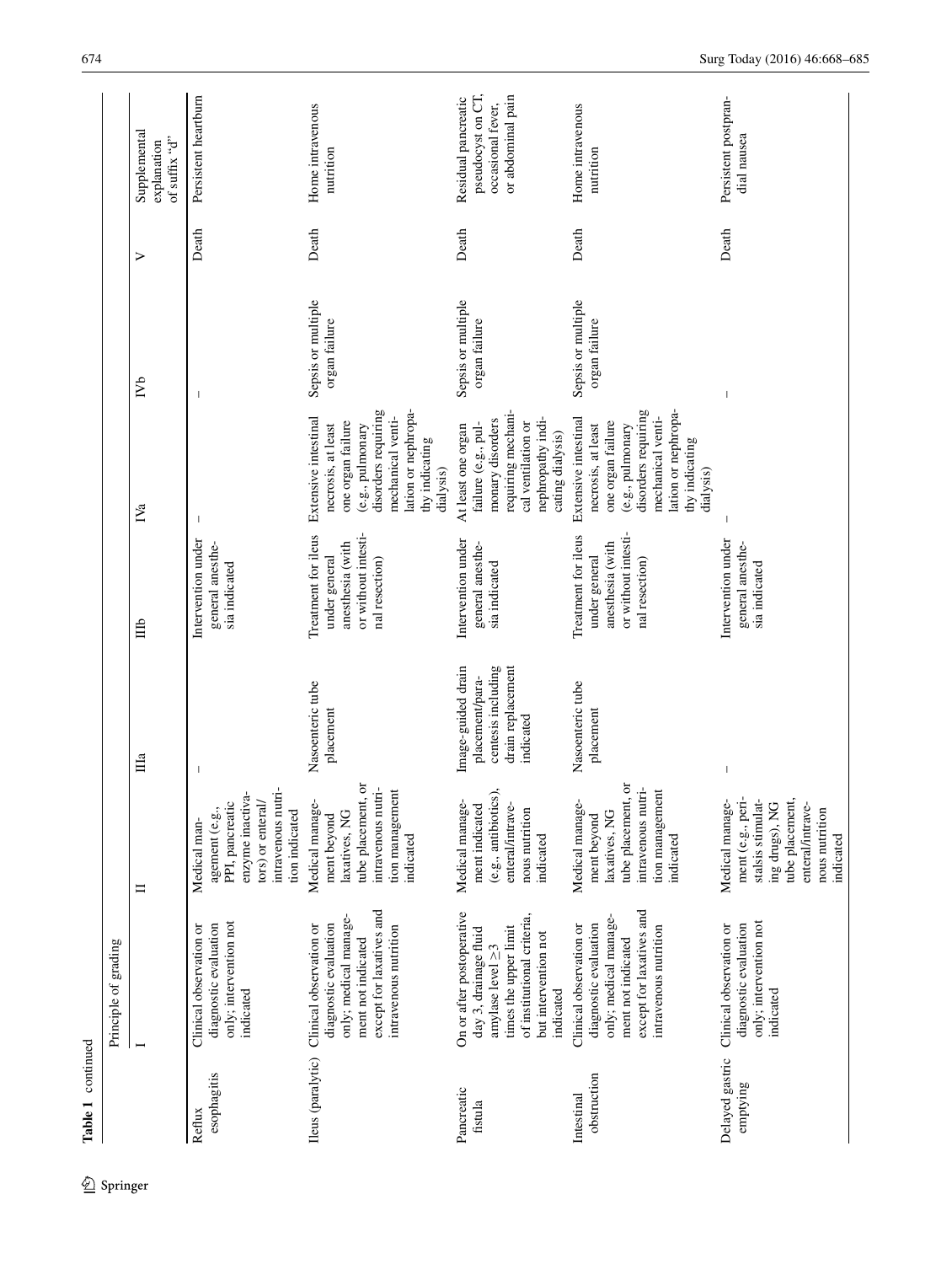|                                         | Principle of grading                                                                                                                           |                                                                                                                         |                                                                                                                                 |                                                                                                                                |                                                                                                                                                    |                                     |       |                                                                          |
|-----------------------------------------|------------------------------------------------------------------------------------------------------------------------------------------------|-------------------------------------------------------------------------------------------------------------------------|---------------------------------------------------------------------------------------------------------------------------------|--------------------------------------------------------------------------------------------------------------------------------|----------------------------------------------------------------------------------------------------------------------------------------------------|-------------------------------------|-------|--------------------------------------------------------------------------|
|                                         |                                                                                                                                                | $\blacksquare$                                                                                                          | $\Box$                                                                                                                          | 自                                                                                                                              | IV <sub>a</sub>                                                                                                                                    | $\sum_{i=1}^{n}$                    | ➢     | Supplemental<br>of suffix " $d"$<br>explanation                          |
| syndrome<br>Dumping                     | only; intervention not<br>Clinical observation<br>indicated                                                                                    | Medical manage<br>ment indicated                                                                                        |                                                                                                                                 | Intervention under<br>general anesthe-<br>sia indicated                                                                        |                                                                                                                                                    |                                     | Death | Persistent dumping<br>symptom                                            |
| Biliary fistula                         | indicated (drainage only<br>through existing drain-<br>only; intervention not<br>diagnostic evaluation<br>Clinical observation or<br>age tube) | (e.g., antibiotics)<br>Medical manage-<br>ment indicated                                                                | drain replacement<br>Image-guided drain<br>centesis including<br>placement/para-<br>indicated                                   | Intervention under<br>thesia indicated<br>general anes-<br>(drainage)                                                          | requiring mechani-<br>nephropathy indi-<br>monary disorders<br>cal ventilation or<br>failure (e.g., pul-<br>At least one organ<br>cating dialysis) | Sepsis or multiple<br>organ failure | Death | Residual pseudocyst<br>on CT; occasional<br>fever or abdomi-<br>nal pain |
| Cholecystitis                           | except for cholagogues<br>only; medical manage-<br>diagnostic evaluation<br>Clinical observation or<br>ment not indicated                      | Medical manage-<br>ment beyond<br>cholagogues<br>indicated                                                              | under local anesthe-<br>shepatic gallbladder<br>Medical intervention<br>Percutaneous tran-<br>sia indicated (e.g.,<br>drainage) | Intervention under<br>thesia indicated<br>general anes-<br>(cholecystec-<br>tomy)                                              | requiring mechani-<br>nephropathy indi-<br>monary disorders<br>cal ventilation or<br>failure (e.g., pul-<br>At least one organ<br>cating dialysis) | Sepsis or multiple<br>organ failure | Death | Occasional fever or<br>abdominal pain                                    |
| Gastrointestinal<br>anastomotic<br>leak | imaging (drainage only<br>through existing drain-<br>trast study or drainage<br>observed on oral con-<br>Only small fistula<br>age tube)       | ment (e.g., antibi-<br>intravenous nutri-<br>otics) or enteral/<br>Medical manage-<br>tion (Including<br>TPN) indicated | centesis including<br>wound opening or<br>drain replacement<br>Image-guided drain<br>placement/para-<br>indicated               | bypass, drainage,<br>Intervention under<br>thesia indicated<br>reanastomosis,<br>general anes-<br>(e.g., suture,<br>colostomy) | requiring mechani-<br>nephropathy indi-<br>monary disorders<br>cal ventilation or<br>failure (e.g., pul-<br>At least one organ<br>cating dialysis) | Sepsis or multiple<br>organ failure | Death | Home enteral/intra-<br>venous nutrition                                  |
| Ureteric injury                         | only; intervention not<br>diagnostic evaluation<br>Clinical observation or<br>indicated                                                        | (e.g., antibiotics)<br>Medical manage-<br>ment indicated                                                                | Transurethral ureteral<br>or percutaneous<br>stent insertion<br>nephrostomy                                                     | Intervention under<br>general anesthe-<br>sia indicated                                                                        | Acute renal failure,<br>hemodialysis                                                                                                               | Sepsis or multiple<br>organ failure | Death | Discharged with<br>ureteral stent                                        |
| Urethral injury                         | Foley catheter placement                                                                                                                       | (e.g., antibiotics)<br>Medical manage-<br>ment indicated                                                                | anesthesia indicated<br>(e.g., percutaneous<br>Intervention under<br>local or lumbar<br>cystostomy)                             | Intervention under<br>general anesthe-<br>sia indicated                                                                        | requiring mechani-<br>nephropathy indi-<br>monary disorders<br>cal ventilation or<br>failure (e.g., pul-<br>At least one organ<br>cating dialysis) | Sepsis or multiple<br>organ failure | Death | Discharged with<br>Foley catheter<br>placement                           |

Table 1 continued

 $\underline{\textcircled{\tiny 2}}$  Springer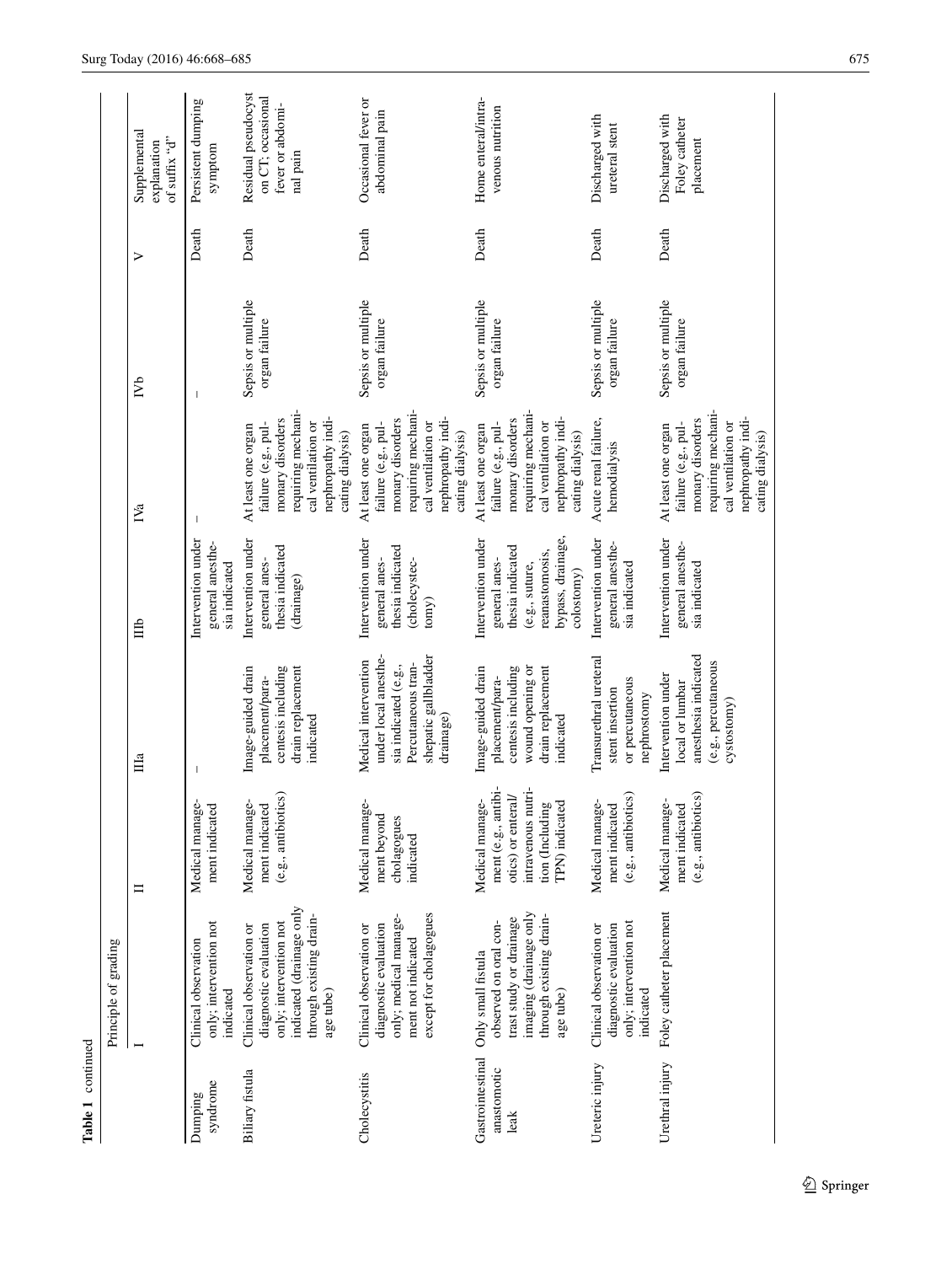|                                                | Principle of grading                                                                         |                                                                  |                                                                                                                                |                                                                                          |                                                                                                                                                                                       |                                                           |       |                                                                                                                                                    |
|------------------------------------------------|----------------------------------------------------------------------------------------------|------------------------------------------------------------------|--------------------------------------------------------------------------------------------------------------------------------|------------------------------------------------------------------------------------------|---------------------------------------------------------------------------------------------------------------------------------------------------------------------------------------|-----------------------------------------------------------|-------|----------------------------------------------------------------------------------------------------------------------------------------------------|
|                                                |                                                                                              | ᄇ                                                                | Ша                                                                                                                             | 自                                                                                        | IV <sub>a</sub>                                                                                                                                                                       | ГVb                                                       | ⋗     | Supplemental<br>of suffix "d"<br>explanation                                                                                                       |
| hemorrhage<br>Postoperative                    | Controllable with com-<br>pression only                                                      | agement indicated<br>or medical man-<br><b>Blood transfusion</b> | under local anesthe-<br>intervention hemo-<br>Surgical hemostasis<br>sia or endoscopic<br>and radiological<br>stasis indicated | Intervention under<br>thesia indicated<br>general anes-<br>(hemostasis)                  | stepdown ICU/ICU<br>Single organ failure;<br>care indicated                                                                                                                           | Multiple organ failure;<br>IC/ICU management<br>indicated | Death | Persistent anemia                                                                                                                                  |
| (Accumulation<br>of serous<br>Seroma<br>fluid) | Bedside paracentesis only<br>(drainage only through<br>existing drainage tube)               |                                                                  | drain replacement<br>centesis including<br>Image-guided drain<br>placement/para-<br>indicated                                  | Intervention under<br>general anesthe-<br>sia indicated                                  | requiring mechani-<br>nephropathy indi-<br>monary disorders<br>cal ventilation or<br>failure (e.g., pul-<br>At least one organ<br>cating dialysis)                                    | Sepsis or multiple<br>organ failure                       | Death | occasional fever<br>discharged with<br>Exudate leakage<br>and infection,<br>drainage tube<br>from wound,                                           |
| Uterine anasto-<br>motic leak                  | vation only; intervention<br>Clinical or vaginal obser-<br>not indicated                     | (e.g., antibiotics)<br>Medical manage<br>ment indicated          |                                                                                                                                | Intervention under<br>thesia indicated<br>general anes-<br>(resuturing)                  | requiring mechani-<br>nephropathy indi-<br>monary disorders<br>cal ventilation or<br>failure (e.g., pul-<br>At least one organ<br>cating dialysis)                                    | Sepsis or multiple<br>organ failure                       | Death | tomical structures)<br>(surgical union of<br>two different ana-<br>from uterovaginal<br>anastomosis due<br>Persistent leakage<br>to suture failure |
| incisional<br>Abdominal<br>hernia              | Clinical observation only;<br>cated except for truss<br>intervention not indi-<br>and NSAIDs | truss and NSAIDs<br>Medical manage<br>ment beyond<br>indicated   | under local anesthe-<br>Medical intervention<br>sia indicated                                                                  | Intervention under<br>thesia indicated<br>(mesh, fascial<br>general anes-<br>resuturing) | disorders requiring<br>lation or nephropa-<br>Extensive intestinal<br>mechanical venti-<br>one organ failure<br>necrosis, at least<br>(e.g., pulmonary<br>thy indicating<br>dialysis) | Sepsis or multiple<br>organ failure                       | Death | Intestinal prolapse<br>intra-abdominal<br>upon increased<br>pressure                                                                               |
| Wound dehis-<br>cence                          | Clinical observation only;<br>cated except for wound<br>intervention not indi-<br>irrigation | (e.g., antibiotics)<br>Medical manage-<br>ment indicated         | under local anesthe-<br>Medical intervention<br>sia indicated (e.g.,<br>resuturing)                                            | Intervention under<br>(e.g., resulting)<br>thesia indicated<br>general anes-             | disorders requiring<br>lation or nephropa-<br>Extensive intestinal<br>mechanical venti-<br>one organ failure<br>necrosis, at least<br>(e.g., pulmonary<br>thy indicating<br>dialysis) | Sepsis or multiple<br>organ failure                       | Death | significant wound<br>Discharged with<br>dehiscence                                                                                                 |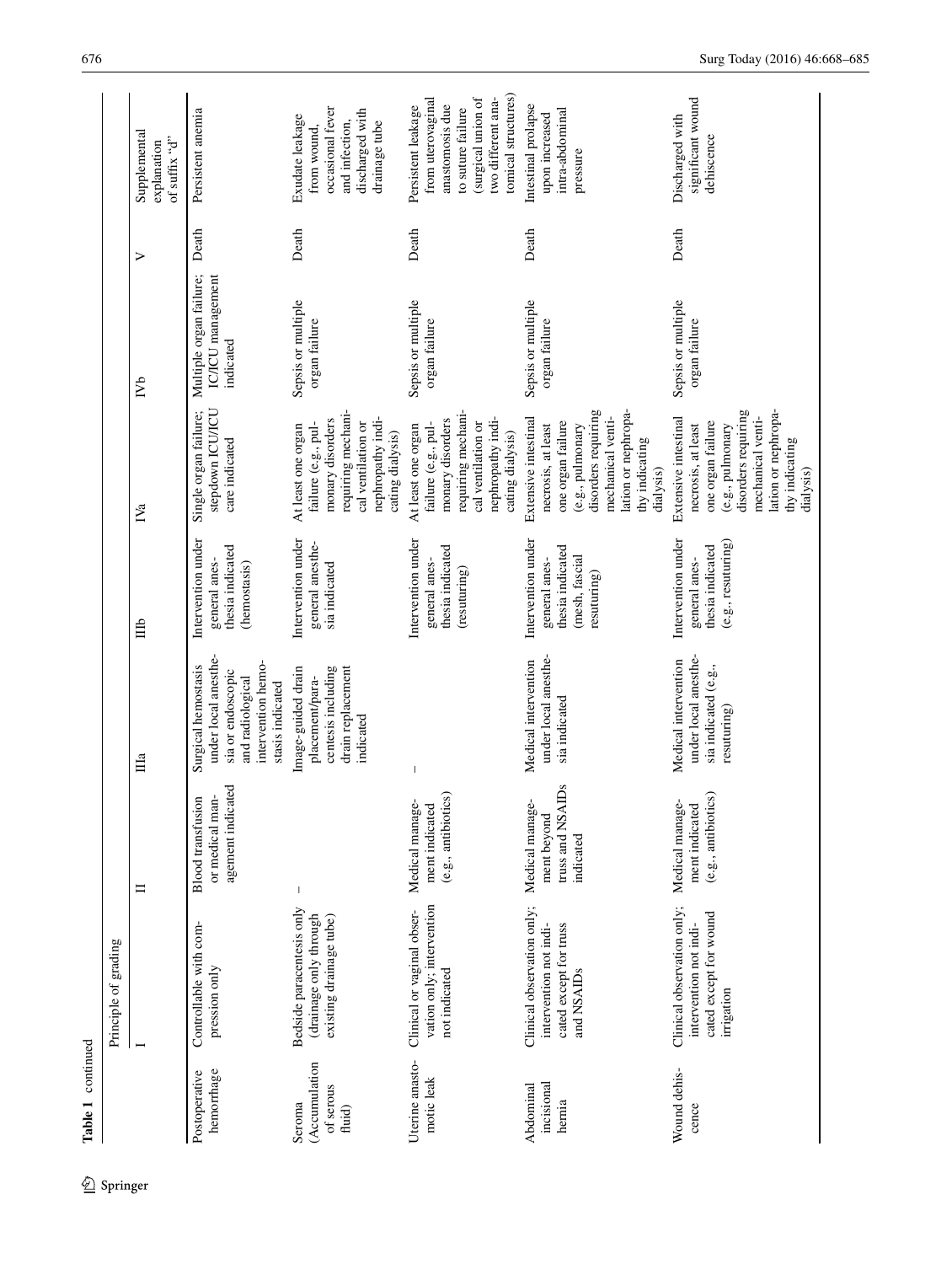|                                             | Principle of grading                                                                                                                                                                  |                                                                    |                                                                                               |                                                                                               |                                                                                                                                                    |                                     |       |                                                                                           |
|---------------------------------------------|---------------------------------------------------------------------------------------------------------------------------------------------------------------------------------------|--------------------------------------------------------------------|-----------------------------------------------------------------------------------------------|-----------------------------------------------------------------------------------------------|----------------------------------------------------------------------------------------------------------------------------------------------------|-------------------------------------|-------|-------------------------------------------------------------------------------------------|
|                                             |                                                                                                                                                                                       | ᄇ                                                                  | Ща                                                                                            | 自                                                                                             | IV <sub>a</sub>                                                                                                                                    | ŽЪ                                  | ⋗     | Supplemental<br>of suffix " $d"$<br>explanation                                           |
| Gastrointestinal<br>anastomotic<br>stenosis | only; intervention not<br>diagnostic evaluation<br>Clinical observation or<br>indicated                                                                                               | (Including TPN)<br>nous nutrition<br>Enteral/intrave-<br>indicated | compression anasto-<br>stenting, magnetic<br>Balloon dilatation,<br>mosis                     | Intervention under<br>thesia indicated<br>(e.g., reanasto-<br>mosis, bypass)<br>general anes- |                                                                                                                                                    |                                     | Death | endoscopic dilata-<br>Frequent outpatient<br>tion                                         |
| Intraabdominal<br>abscess                   | only; intervention not<br>diagnostic evaluation<br>Clinical observation or<br>indicated                                                                                               | (e.g., antibiotics)<br>Medical manage-<br>ment indicated           | centesis including<br>drain replacement<br>Image-guided drain<br>placement/para-<br>indicated | Intervention under<br>thesia indicated<br>general anes-<br>(drainage)                         | requiring mechani-<br>nephropathy indi-<br>monary disorders<br>cal ventilation or<br>failure (e.g., pul-<br>At least one organ<br>cating dialysis) | Sepsis or multiple<br>organ failure | Death | on CT, occasional<br>fever or abdomi-<br>Residual abscess<br>nal pain                     |
| Pelvic abscess                              | only; intervention not<br>diagnostic evaluation<br>Clinical observation or<br>indicated                                                                                               | (e.g., antibiotics)<br>Medical manage-<br>ment indicated           | Image-guided drain<br>centesis including<br>drain replacement<br>placement/para-<br>indicated | Intervention under<br>thesia indicated<br>general anes-<br>(drainage)                         | requiring mechani-<br>nephropathy indi-<br>monary disorders<br>cal ventilation or<br>failure (e.g., pul-<br>At least one organ<br>cating dialysis) | Sepsis or multiple<br>organ failure | Death | on CT, occasional<br>fever or abdomi-<br>Residual abscess<br>nal pain                     |
| Pneumonia                                   | nebulizers, expectorants,<br>(e.g., postural drainage)<br>only; intervention not<br>or lung physiotherapy<br>diagnostic evaluation<br>Clinical observation or<br>indicated except for | (e.g., antibiotics)<br>Medical manage-<br>ment indicated           | aspiration, tracheal<br>Bronchoscopic<br>puncture                                             | tion or mechani-<br>anesthesia/seda-<br>cal ventilation<br>under general<br>Tracheostomy      | Mechanical ventila-<br>tion indicated                                                                                                              | Sepsis or multiple<br>organ failure | Death | piratory distress,<br>occasional fever<br>Persistent res-                                 |
| Mediastinitis                               | only; intervention not<br>diagnostic evaluation<br>Clinical observation or<br>indicated                                                                                               | (e.g., antibiotics)<br>Medical manage-<br>ment indicated           | Image-guided drain<br>centesis including<br>drain replacement<br>placement/para-<br>indicated | Intervention under<br>thesia indicated<br>general anes-<br>(drainage)                         | requiring mechani-<br>nephropathy indi-<br>monary disorders<br>cal ventilation or<br>failure (e.g., pul-<br>At least one organ<br>cating dialysis) | Sepsis or multiple<br>organ failure | Death | or abdominal pain<br>occasional fever<br>Residual abscess<br>on CT images,                |
| Pyothorax                                   | only; intervention not<br>diagnostic evaluation<br>Clinical observation or<br>indicated                                                                                               | (e.g., antibiotics)<br>Medical manage-<br>ment indicated           | drain replacement<br>Image-guided drain<br>centesis including<br>placement/para-<br>indicated | Intervention under<br>thesia indicated<br>general anes-<br>(drainage)                         | requiring mechani-<br>nephropathy indi-<br>monary disorders<br>cal ventilation or<br>failure (e.g., pul-<br>At least one organ<br>cating dialysis) | Sepsis or multiple<br>organ failure | Death | on CT images or<br>discharged with<br>Residual abscess<br>open drainage<br>tube drainage, |

Table 1 continued

 $\underline{\textcircled{\tiny 2}}$  Springer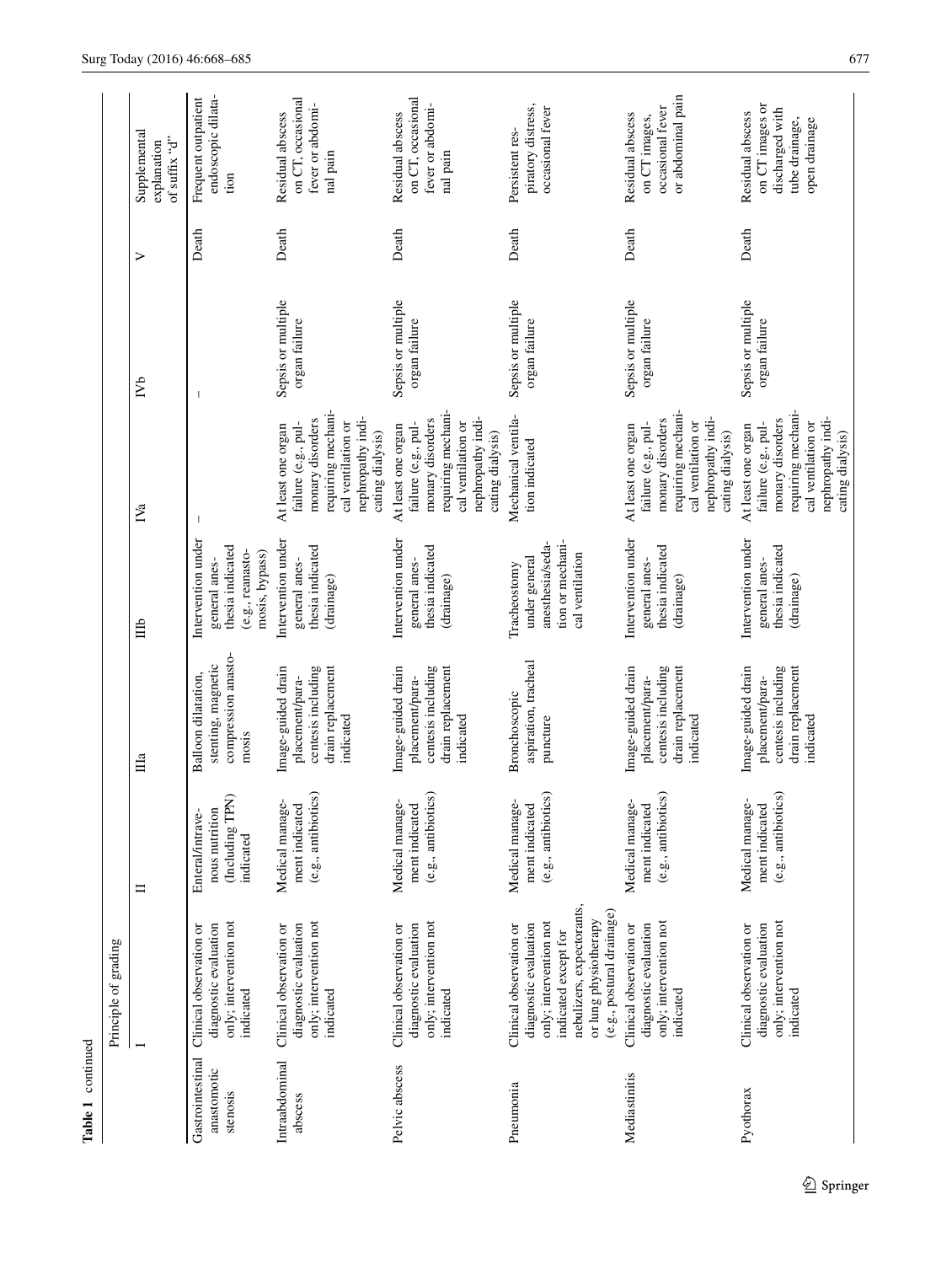| $\hat{Z}$ Springer | Table 1 continued                                               | Principle of grading                                                                    |                                                          |                                                                                               |                                                                                           |                                                                                                                                                    |                                     |       |                                                                                |
|--------------------|-----------------------------------------------------------------|-----------------------------------------------------------------------------------------|----------------------------------------------------------|-----------------------------------------------------------------------------------------------|-------------------------------------------------------------------------------------------|----------------------------------------------------------------------------------------------------------------------------------------------------|-------------------------------------|-------|--------------------------------------------------------------------------------|
|                    |                                                                 |                                                                                         | $\equiv$                                                 | Ша                                                                                            | 自                                                                                         | $N_{a}$                                                                                                                                            | $\sum_{i=1}^{n}$                    | ⋗     | Supplemental<br>of suffix "d"<br>explanation                                   |
|                    | lymphangitis<br>(Lymph node<br>infection)<br>extremity<br>Lower | only; intervention not<br>diagnostic evaluation<br>Clinical observation or<br>indicated | (e.g., antibiotics)<br>Medical manage<br>ment indicated  | anesthesia indicated<br>(lymphatic anasto-<br>Medical interven-<br>tion under local<br>mosis) | Intervention under<br>thesia indicated<br>general anes-<br>anastomosis)<br>(lymphatic     | requiring mechani-<br>nephropathy indi-<br>monary disorders<br>cal ventilation or<br>failure (e.g., pul-<br>At least one organ<br>cating dialysis) | Sepsis or multiple<br>organ failure |       | Persistent edema                                                               |
|                    | neal abscess)<br>Infected lym-<br>(Retroperito-<br>phocele      | only; intervention not<br>diagnostic evaluation<br>Clinical observation or<br>indicated | (e.g., antibiotics)<br>Medical manage-<br>ment indicated | without anesthesia<br>local anesthesia or<br>Drainage under<br>indicated                      | Intervention under<br>thesia indicated<br>general anes-<br>(incision and<br>drainage)     | requiring mechani-<br>nephropathy indi-<br>monary disorders<br>cal ventilation or<br>failure (e.g., pul-<br>At least one organ<br>cating dialysis) | Sepsis or multiple<br>organ failure | Death | or abdominal pain<br>on imaging study,<br>occasional fever<br>Residual abscess |
|                    | cervicitis<br>Infectious                                        | vation only; intervention<br>Clinical or vaginal obser-<br>not indicated                | (e.g., antibiotics)<br>Medical manage-<br>ment indicated | without anesthesia<br>local anesthesia or<br>Drainage under<br>indicated                      | (drainage, hyster-<br>Intervention under<br>thesia indicated<br>general anes-<br>ecc(omy) | requiring mechani-<br>nephropathy indi-<br>monary disorders<br>cal ventilation or<br>failure (e.g., pul-<br>At least one organ<br>cating dialysis) | Sepsis or multiple<br>organ failure | Death | vaginal discharge<br>Persistent infected                                       |
|                    | Uterine infec-<br>tion                                          | only; intervention not<br>diagnostic evaluation<br>Clinical observation or<br>indicated | (e.g., antibiotics)<br>Medical manage-<br>ment indicated | Dilation and curettage<br>anesthesia indicated<br>under local anes-<br>thesia or without      | (drainage, hyster-<br>Intervention under<br>thesia indicated<br>general anes-<br>eccomy)  | requiring mechani-<br>nephropathy indi-<br>monary disorders<br>cal ventilation or<br>failure (e.g., pul-<br>At least one organ<br>cating dialysis) | Sepsis or multiple<br>organ failure | Death | or abdominal pain<br>on imaging study,<br>occasional fever<br>Residual abscess |
|                    | Ovarian infec-<br>tion                                          | only; intervention not<br>diagnostic evaluation<br>Clinical observation or<br>indicated | (e.g., antibiotics)<br>Medical manage-<br>ment indicated | Paracentesis drainage<br>under local anesthe-<br>sia indicated                                | (drainage, oopho-<br>Intervention under<br>thesia indicated<br>general anes-<br>rectomy)  | requiring mechani-<br>nephropathy indi-<br>monary disorders<br>cal ventilation or<br>failure (e.g., pul-<br>At least one organ<br>cating dialysis) | Sepsis or multiple<br>organ failure | Death | or abdominal pain<br>on imaging study,<br>occasional fever<br>Residual abscess |

 $\underline{\textcircled{\tiny 2}}$  Springer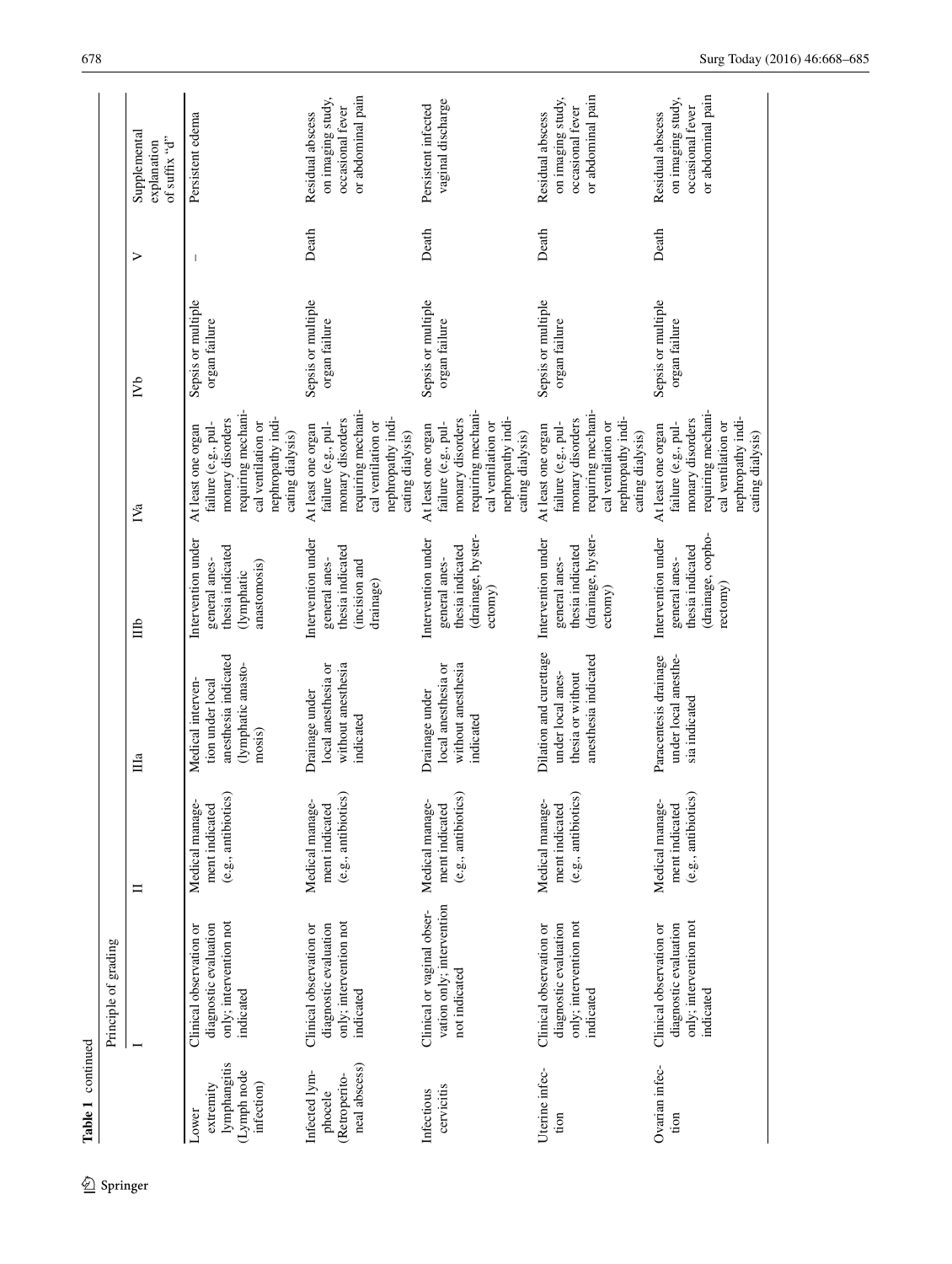|                           | Principle of grading                                                                                                                                           |                                                                    |                                                                                                                       |                                                                                                                    |                                                                                                                                                    |                                     |                  |                                                                                                                            |
|---------------------------|----------------------------------------------------------------------------------------------------------------------------------------------------------------|--------------------------------------------------------------------|-----------------------------------------------------------------------------------------------------------------------|--------------------------------------------------------------------------------------------------------------------|----------------------------------------------------------------------------------------------------------------------------------------------------|-------------------------------------|------------------|----------------------------------------------------------------------------------------------------------------------------|
|                           |                                                                                                                                                                | Ξ                                                                  | $\Box$ a                                                                                                              | Ê                                                                                                                  | IV <sub>a</sub>                                                                                                                                    | $\sum_{i=1}^{n}$                    | $\triangleright$ | Supplemental<br>of suffix "d"<br>explanation                                                                               |
| Vulval infec-<br>tion     | only; intervention not<br>diagnostic evaluation<br>Clinical observation or<br>indicated                                                                        | (e.g., antibiotics)<br>Medical manage<br>ment indicated            | Paracentesis drainage<br>under local anesthe-<br>sia indicated                                                        | locutaneous flap)<br>Intervention under<br>thesia indicated<br>flap, or muscu-<br>(drainage, skin<br>general anes- | requiring mechani-<br>nephropathy indi-<br>monary disorders<br>cal ventilation or<br>failure (e.g., pul-<br>At least one organ<br>cating dialysis) | Sepsis or multiple<br>organ failure | Death            | or abdominal pain<br>on imaging study,<br>occasional fever<br>Residual abscess                                             |
| Wound infec-<br>tion      | wound irrigation at the<br>only; intervention not<br>diagnostic evaluation<br>Clinical observation or<br>indicated, except for<br>wound opening and<br>bedside | (e.g., antibiotics)<br>Medical manage-<br>ment indicated           | under local anesthe-<br>Medical intervention<br>sia indicated (e.g.,<br>drainage)                                     | Intervention under<br>thesia indicated<br>(e.g., drainage,<br>general anes-<br>resuturing)                         | requiring mechani-<br>nephropathy indi-<br>monary disorders<br>cal ventilation or<br>failure (e.g., pul-<br>At least one organ<br>cating dialysis) | Sepsis or multiple<br>organ failure | Death            | Continued outpa-<br>tient irrigation                                                                                       |
| Implant infec-<br>tion    | only; intervention not<br>diagnostic evaluation<br>Clinical observation or<br>indicated                                                                        | (e.g., antibiotics)<br>Medical manage-<br>ment indicated           | anesthesia indicated<br>(e.g., incision and<br>drainage, implant<br>Medical interven-<br>tion under local<br>removal) | anesthesia indi-<br>cated (implant<br>under general<br>Intervention<br>removal)                                    | requiring mechani-<br>nephropathy indi-<br>monary disorders<br>cal ventilation or<br>failure (e.g., pul-<br>At least one organ<br>cating dialysis) | Sepsis or multiple<br>organ failure | Death            | placement; persis-<br>Discharged with<br>drainage tube<br>tent infection                                                   |
| Bladder injury            | Foley catheter placement<br>indicated                                                                                                                          | (e.g., antibiotics)<br>Medical manage-<br>ment indicated           |                                                                                                                       | Intervention under<br>general anesthe-<br>sia indicated                                                            | requiring mechani-<br>nephropathy indi-<br>monary disorders<br>cal ventilation or<br>failure (e.g., pul-<br>At least one organ<br>cating dialysis) | Sepsis or multiple<br>organ failure | Death            | Discharged with<br>Foley catheter<br>placement                                                                             |
| Urinary incon-<br>tinence | Intermittent catheteriza-<br>tion or Foley catheter<br>placement indicated                                                                                     | (e.g., anticholin-<br>Medical manage-<br>ment indicated<br>ergics) | anesthesia indicated<br>(e.g., clamp, col-<br>Intervention under<br>local or lumbar<br>lagen injection)               | urinary sphincter)<br>Intervention under<br>thesia indicated<br>(e.g., artificial<br>general anes-                 | Acute renal failure,<br>hemodialysis                                                                                                               | Sepsis or multiple<br>organ failure | Death            | requiring Intermit-<br>Persistent condition<br>tion; Discharged<br>with Foley cath-<br>tent catheteriza-<br>eter placement |

**Table 1** continued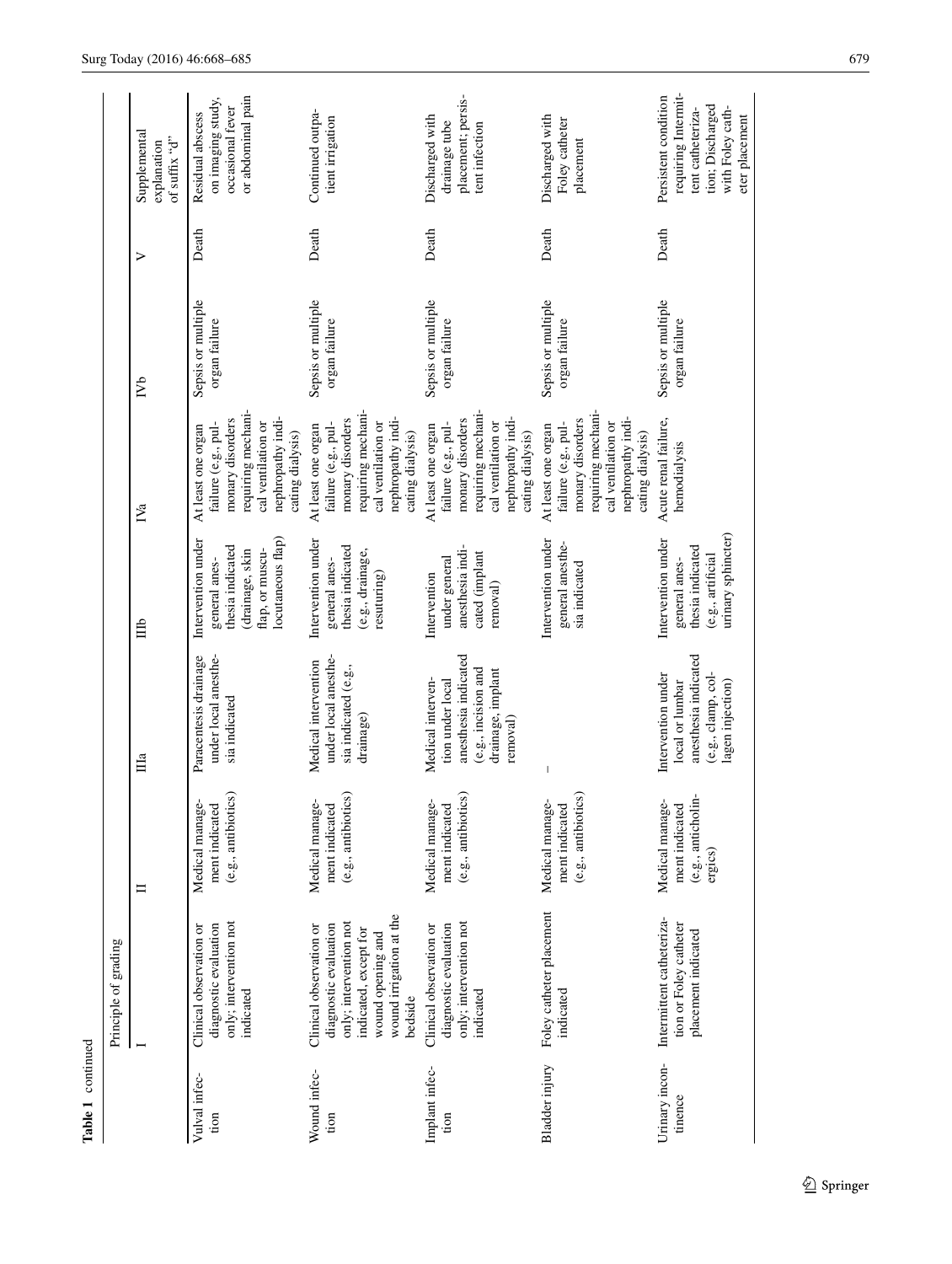|                                          | Principle of grading                                                                                                                 |                                                                                                                                                     |                                                                                                                          |                                                                                                        |                                                                                                                                                    |                                     |       |                                                                                                                                    |
|------------------------------------------|--------------------------------------------------------------------------------------------------------------------------------------|-----------------------------------------------------------------------------------------------------------------------------------------------------|--------------------------------------------------------------------------------------------------------------------------|--------------------------------------------------------------------------------------------------------|----------------------------------------------------------------------------------------------------------------------------------------------------|-------------------------------------|-------|------------------------------------------------------------------------------------------------------------------------------------|
|                                          |                                                                                                                                      | ᄇ                                                                                                                                                   | Ша                                                                                                                       | 旨                                                                                                      | IV <sub>a</sub>                                                                                                                                    | ГVb                                 | ⋗     | Supplemental<br>of suffix "d"<br>explanation                                                                                       |
| Residual urine/<br>retention<br>Urinary  | Intermittent catheteriza-<br>tion or Foley catheter<br>placement indicated                                                           | Medical manage<br>ment indicated<br>(e.g., choliner-<br>gics)                                                                                       | anesthesia indicated<br>treatment, urethral<br>(e.g., endoscopic<br>Intervention under<br>local or lumbar<br>dilatation) | Intervention under<br>thesia indicated<br>general anes-<br>(e.g., fistula<br>closure)                  | Acute renal failure,<br>hemodialysis                                                                                                               | Sepsis or multiple<br>organ failure | Death | requiring intermit-<br>Persistent condition<br>tion; Discharged<br>with Foley cath-<br>tent catheteriza-<br>eter placement         |
| Dyspareunia                              | tion; intervention not<br>with vaginal penetra-<br>Discomfort associated<br>indicated                                                | Estrogen adminis-<br>tration indicated                                                                                                              | under local anesthe-<br>Medical intervention<br>sia indicated                                                            | Intervention under<br>general anesthe-<br>sia indicated                                                |                                                                                                                                                    |                                     |       | sexual intercourse,<br>associated with<br>persistent dys-<br>Persistent pain<br>pareunia                                           |
| Erectile dys-<br>function                | external vacuum device<br>for managing erectile<br>indicated, except for<br>Erectile dysfunction;<br>intervention not<br>dysfunction | (e.g., Phosphodi-<br>esterase 5 inhibi-<br>ernosal injection<br>tors or intracav-<br>Medical manage<br>ment indicated<br>of vasoactive<br>agonists) | local or lumbar anes-<br>Intervention under<br>thesia indicated                                                          | Intervention under<br>thesia indicated<br>general anes-<br>(e.g., penile<br>prosthesis)                | I                                                                                                                                                  |                                     |       | Persistent erectile<br>dysfunction                                                                                                 |
| Cervical atresia<br>(uterine<br>atresia) | vation only; intervention<br>Clinical or vaginal obser-<br>not indicated                                                             | medical manage-<br>(e.g., analgesics)<br>Associated with<br>dysmenorrhea;<br>ment indicated                                                         | Bougienage of cervi-<br>without local anes-<br>cal duct with or<br>thesia indicated                                      | sia indicated (cer-<br>Intervention under<br>general anesthe-<br>vical dilatation)                     |                                                                                                                                                    |                                     |       | of the cervical os<br>Persistent stenosis                                                                                          |
| Vaginal fistula                          | vation only; intervention<br>Clinical or vaginal obser-<br>not indicated                                                             | (e.g., antibiotics)<br>Medical manage<br>ment indicated                                                                                             |                                                                                                                          | Intervention under<br>thesia indicated<br>vaginal fistula<br>closure, colos-<br>general anes-<br>tomy) | requiring mechani-<br>nephropathy indi-<br>monary disorders<br>cal ventilation or<br>failure (e.g., pul-<br>At least one organ<br>cating dialysis) | Sepsis or multiple<br>organ failure | Death | Persistent leakage<br>from vagina                                                                                                  |
| deficiency<br>syndrome<br>Ovarian        | only; intervention not<br>Clinical observation or<br>diagnostic evaluation<br>indicated                                              | Medical manage<br>ment indicated<br>(e.g., hormone<br>replacement<br>therapy)                                                                       |                                                                                                                          |                                                                                                        |                                                                                                                                                    |                                     | Death | mone replacement<br>continued psychi-<br>Hot flash requiring<br>therapy, depres-<br>continued hor-<br>sion requiring<br>atric care |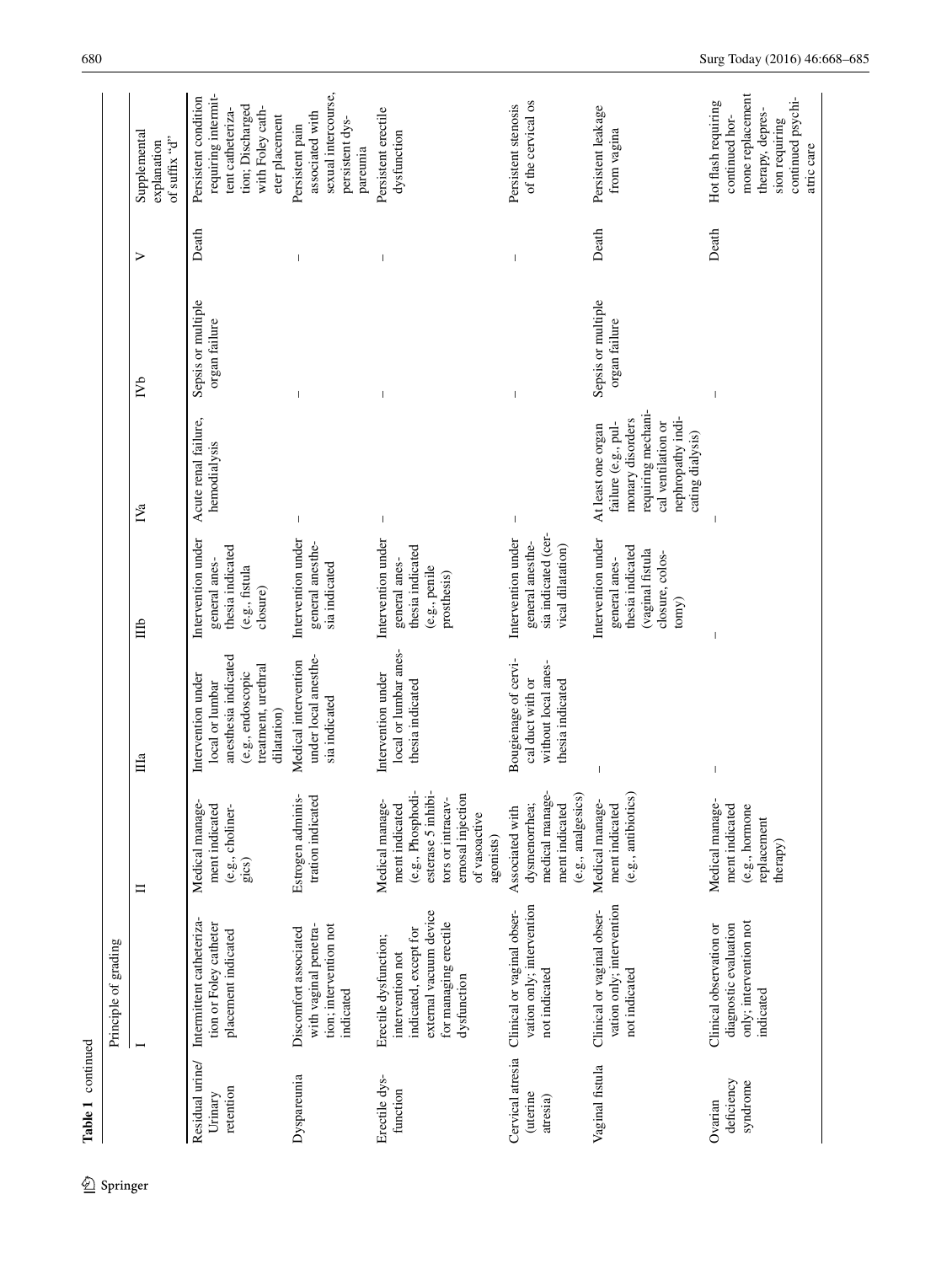| t<br>≏ |  |
|--------|--|
|        |  |
|        |  |

|                                                    | Principle of grading                                                                                                                                           |                                                                                          |                                                                                                |                                                                                                    |                                                                                                                                                    |                                                                              |       |                                                                                                              |
|----------------------------------------------------|----------------------------------------------------------------------------------------------------------------------------------------------------------------|------------------------------------------------------------------------------------------|------------------------------------------------------------------------------------------------|----------------------------------------------------------------------------------------------------|----------------------------------------------------------------------------------------------------------------------------------------------------|------------------------------------------------------------------------------|-------|--------------------------------------------------------------------------------------------------------------|
|                                                    |                                                                                                                                                                | Ξ                                                                                        | $\mathbb{H}^a$                                                                                 | 自                                                                                                  | $N_{a}$                                                                                                                                            | $\mathbb{N}^{\mathsf{b}}$                                                    | ⋗     | Supplemental<br>of suffix "d"<br>explanation                                                                 |
| lous leakage<br>Cervical chy-                      | centesis fluid only; inter-<br>drainage only through<br>existing drainage tube)<br>drainage fluid or para-<br>Observation of chylous<br>vention not indicated  | intravenous nutri-<br>Fat-restricted diet,<br>tion indicated                             | Image-guided drain<br>centesis including<br>drain replacement<br>placement/para-<br>indicated. | Intervention under<br>general anesthe-<br>sia indicated                                            |                                                                                                                                                    |                                                                              | Death | Persistent sensation<br>of pressure in the<br>neck                                                           |
| Serous leakage                                     | indicated (drainage only<br>through existing drain-<br>only; intervention not<br>Clinical observation<br>age tube)                                             | (e.g., antibiotics)<br>Medical manage-<br>ment indicated                                 | centesis including<br>Image-guided drain<br>drain replacement<br>placement/para-<br>indicated  | Intervention under<br>general anesthe-<br>sia indicated                                            | requiring mechani-<br>nephropathy indi-<br>monary disorders<br>cal ventilation or<br>failure (e.g., pul-<br>At least one organ<br>cating dialysis) | Sepsis or multiple<br>organ failure                                          | Death | from the wound,<br>occasional fever<br>discharged with<br>Exudate leakage<br>and infection,<br>drainage tube |
| Chylous ascites                                    | centesis fluid only; inter-<br>(drainage only through<br>existing drainage tube)<br>drainage fluid or para-<br>Observation of chylous<br>vention not indicated | intravenous nutri-<br>Fat-restricted diet,<br>tion indicated                             | Image-guided drain<br>drain replacement<br>centesis including<br>placement/para-<br>indicated  | Intervention under<br>general anesthe-<br>sia indicated                                            |                                                                                                                                                    |                                                                              | Death | Persistent abdomi-<br>nal fullness                                                                           |
| Subcutaneous<br>(Mondor<br>phlebitis<br>disease)   | only; intervention not<br>diagnostic evaluation<br>Clinical observation or<br>indicated except for<br><b>NSAIDs</b>                                            | Opioid administra-<br>tion, or treatment<br>by pain control<br>specialist indi-<br>cated | under local anesthe-<br>Medical intervention<br>sia indicated                                  | Intervention under<br>general anesthe-<br>sia indicated                                            | $\overline{1}$                                                                                                                                     | $\overline{\phantom{a}}$                                                     |       | Surgical site subcu-<br>taneous phlebitis;<br>cord-like mass                                                 |
| Thrombosis/<br>embolism                            | only; intervention not<br>diagnostic evaluation<br>Clinical observation or<br>indicated                                                                        | (e.g., anticoagu-<br>Medical manage-<br>ment indicated<br>lants)                         | thrombus ablation<br>via catheter, IVC<br>Invasive treatment<br>indicated (e.g.,<br>filter)    | Intervention under<br>artery thrombec-<br>thesia indicated<br>general anes-<br>(pulmonary<br>tomy) | Single organ failure<br>caused by thrombi<br>(e.g., lung, brain,<br>heart)                                                                         | Multiple organ failure<br>caused by thrombi<br>(e.g., lung, brain,<br>heart) | Death | following cerebral<br>pulmonary infarc-<br>Dyspnea following<br>tion, paralysis<br>infarction                |
| joint range of<br>shoulder<br>Restricted<br>motion | only; intervention not<br>indicated except for<br>Clinical observation<br><b>NSAIDs</b>                                                                        | Opioid administra-<br>tion, or treatment<br>by pain contro<br>specialist indi-<br>cated  | anesthesia indicated<br>Surgical intervention<br>(e.g., nerve block)<br>without general        | Intervention under<br>general anesthe-<br>sia indicated                                            |                                                                                                                                                    |                                                                              |       | Continued restric-<br>tion in the range<br>of motion of the<br>shoulder joint                                |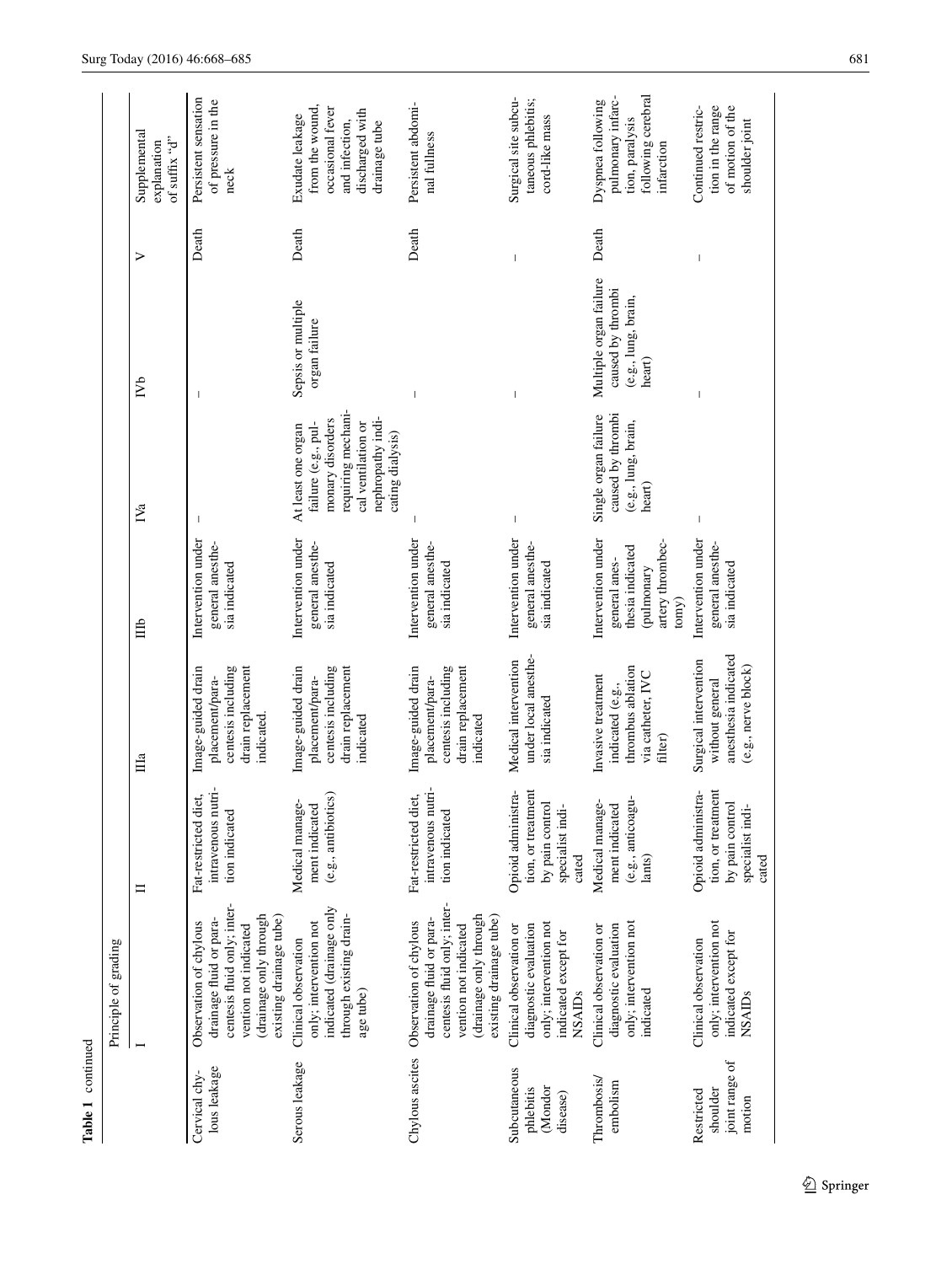|                                                                                                         | Principle of grading                                                                                                                                                                |                                                          |                                                                                                                                |                                                                                       |                                                                                                                                                    |                                     |       |                                                                             |
|---------------------------------------------------------------------------------------------------------|-------------------------------------------------------------------------------------------------------------------------------------------------------------------------------------|----------------------------------------------------------|--------------------------------------------------------------------------------------------------------------------------------|---------------------------------------------------------------------------------------|----------------------------------------------------------------------------------------------------------------------------------------------------|-------------------------------------|-------|-----------------------------------------------------------------------------|
|                                                                                                         |                                                                                                                                                                                     | $\equiv$                                                 | $\prod a$                                                                                                                      | Ê                                                                                     | $N_{a}$                                                                                                                                            | $\sum_{i=1}^{n}$                    | ⋗     | Supplemental<br>of suffix " $d"$<br>explanation                             |
| Fat necrosis                                                                                            | wound irrigation at the<br>only; intervention not<br>diagnostic evaluation<br>Clinical observation or<br>indicated except for<br>wound opening and<br>bedside                       | (e.g., antibiotics)<br>Medical manage-<br>ment indicated | anesthesia indicated<br>(e.g., incision and<br>Medical interven-<br>tion under local<br>drainage)                              | Intervention under<br>general anesthe-<br>sia indicated                               | requiring mechani-<br>monary disorders<br>nephropathy indi-<br>cal ventilation or<br>failure (e.g., pul-<br>At least one organ<br>cating dialysis) | Sepsis or multiple<br>organ failure | Death | occasional cicatri-<br>Wound fat necrosis,<br>zation, fever or<br>infection |
| Skin necrosis<br>(flap necro-<br>sis)                                                                   | only; intervention not<br>diagnostic evaluation<br>Clinical observation or<br>indicated                                                                                             | (e.g., antibiotics)<br>Medical manage-<br>ment indicated | under local anesthe-<br>Medical intervention<br>sia indicated (e.g.,<br>debridement, skin<br>grafting)                         | Intervention under<br>thesia indicated<br>(skin grafting)<br>general anes-            | requiring mechani-<br>nephropathy indi-<br>monary disorders<br>cal ventilation or<br>failure (e.g., pul-<br>At least one organ<br>cating dialysis) | Sepsis or multiple<br>organ failure | Death | lialization, persis-<br>Insufficient epithe-<br>tent infection              |
| Subcutaneous<br>emphysema                                                                               | indicated except for sub-<br>compression with breast<br>cutaneous puncture and<br>only; intervention not<br>diagnostic evaluation<br>Clinical observation or<br>band at the bedside | $\begin{array}{c} \end{array}$                           | anesthesia indicated<br>(e.g., subcutaneous<br>vention treatment<br>Radiological inter-<br>without general<br>drain insertion) | Intervention under<br>general anesthe-<br>sia indicated                               |                                                                                                                                                    |                                     |       | subcutaneous air<br>Discharged with<br>accumulation                         |
| Upper extrem-<br>ity edema                                                                              | Intervention not indicated<br>except for lymphatic<br>massage and elastic<br>stockings                                                                                              | Medical manage-<br>(e.g., diuretics)<br>ment indicated   | indicated (lymphatic<br>Intervention under<br>local anesthesia<br>anastomosis)                                                 | Intervention under<br>thesia indicated<br>anastomosis)<br>general anes-<br>(lymphatic |                                                                                                                                                    |                                     |       | Continued elastic<br>stocking use                                           |
| (edema of the<br>lymphedema,<br>lymphedema<br>extremities,<br>extremity<br>localized<br>edema)<br>Lower | Intervention not indicated<br>except for lymphatic<br>massage and elastic<br>stockings                                                                                              | Medical manage-<br>ment indicated<br>(e.g., diuretics)   | indicated (lymphatic<br>Intervention under<br>local anesthesia<br>anastomosis)                                                 | Intervention under<br>thesia indicated<br>general anes-<br>anastomosis)<br>(lymphatic |                                                                                                                                                    |                                     |       | Continued elastic<br>stocking use                                           |
| ropathy (Gait<br>femoral neu-<br>disturbance)<br>Obturator/                                             | Intervention not indicated<br>except for walking aid<br>and rehabilitation                                                                                                          | Medical manage-<br>$(e.g., vitamins)$<br>ment indicated  |                                                                                                                                | Intervention under<br>thesia indicated<br>general anes-<br>(e.g., nerve<br>suture)    | $\overline{\phantom{a}}$                                                                                                                           |                                     |       | Persistent restriction<br>in lower extremity<br>adduction                   |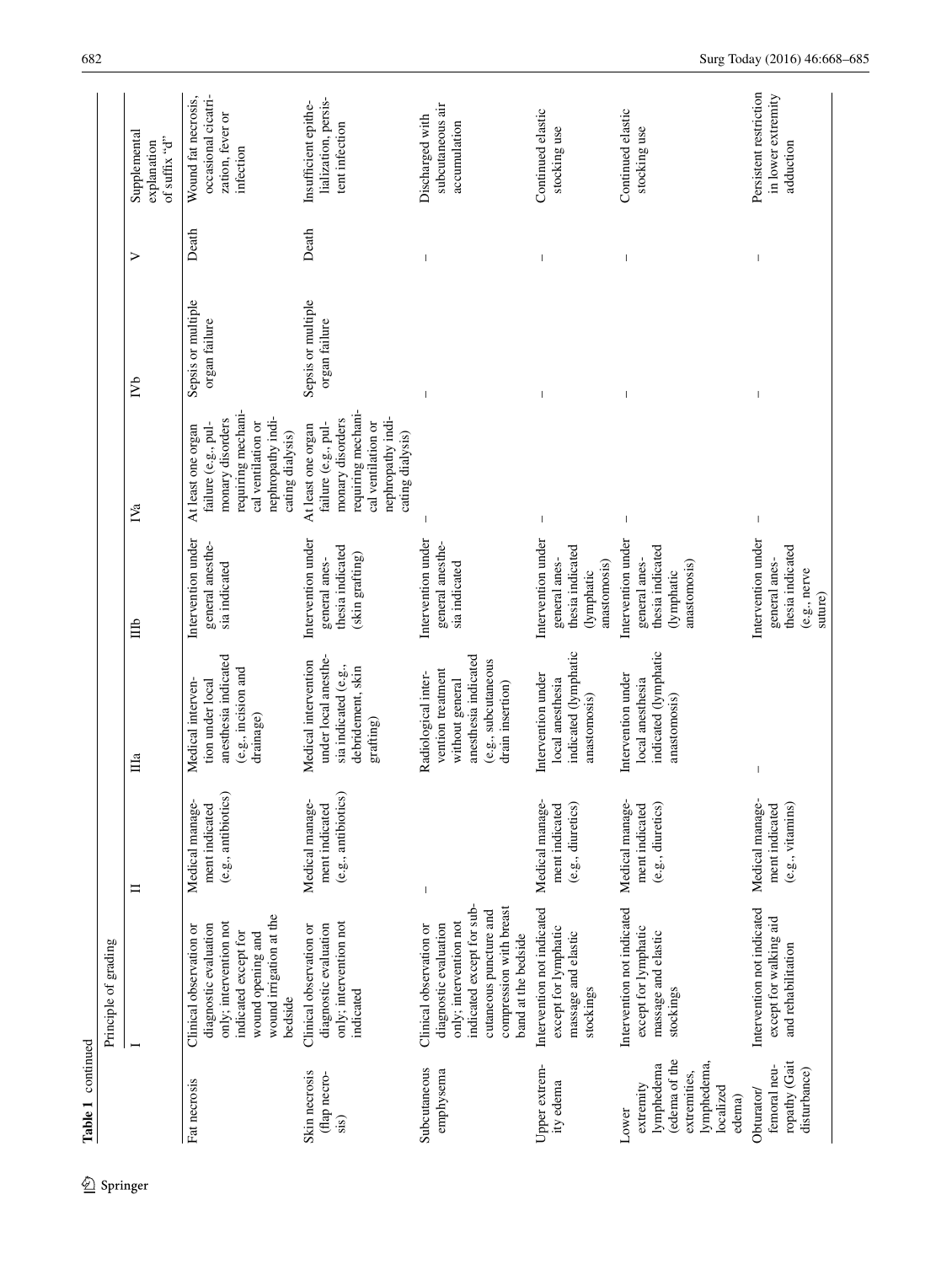|                        | Principle of grading                                                                                                                                                                                                                                                                                                                                                                                                                                                                                              |                                                                                                                                                                                                      |                                                                                                                   |                                                                                                                                        |                                                                                                                                                                                                                     |                                                                                                                                                    |       |                                                 |
|------------------------|-------------------------------------------------------------------------------------------------------------------------------------------------------------------------------------------------------------------------------------------------------------------------------------------------------------------------------------------------------------------------------------------------------------------------------------------------------------------------------------------------------------------|------------------------------------------------------------------------------------------------------------------------------------------------------------------------------------------------------|-------------------------------------------------------------------------------------------------------------------|----------------------------------------------------------------------------------------------------------------------------------------|---------------------------------------------------------------------------------------------------------------------------------------------------------------------------------------------------------------------|----------------------------------------------------------------------------------------------------------------------------------------------------|-------|-------------------------------------------------|
|                        |                                                                                                                                                                                                                                                                                                                                                                                                                                                                                                                   |                                                                                                                                                                                                      | $\mathbb{H}^a$                                                                                                    | 自                                                                                                                                      | $\mathbb{N}_a$                                                                                                                                                                                                      | $\mathbb{N}^{\mathsf{b}}$                                                                                                                          | ⋗     | Supplemental<br>of suffix " $d"$<br>explanation |
| Wound pain             | only; intervention not<br>indicated except for<br>Clinical observation<br><b>NSAIDs</b>                                                                                                                                                                                                                                                                                                                                                                                                                           | Opioid administra-<br>tion, or treatment<br>by pain control<br>specialist indi-<br>cated                                                                                                             | indicated (e.g., nerve<br>Surgical intervention<br>block)                                                         |                                                                                                                                        |                                                                                                                                                                                                                     |                                                                                                                                                    |       | Home pain control                               |
| Others (No AE<br>term) | intervention, endoscopic<br>as Grade I); open wound<br>trolyte replenishment; or<br>included in this category<br>ics, antipyretics, analge-<br>ments are indicated, the<br>condition is categorized<br>Treatment with antiemet-<br>infection at the bedside<br>treatment, or radiologi-<br>sics, or diuretics; elec-<br>physical therapy is not<br>cal intervention treat-<br>Deviation from normal<br>postoperative course.<br>Medication, surgical<br>(even if these treat-<br>ment not indicated<br>is Grade I | hyperalimentation<br>blood transfusion<br>indicated except<br>ics, antipyretics,<br>analgesics, and<br>Cases requiring<br>or intravenous<br>for antiemet-<br>are included<br>Medication<br>diuretics | or radiological inter-<br>Surgical, endoscopic,<br>general anesthesia)<br>indicated (without<br>vention treatment | scopic, radiologi-<br>cal intervention<br>cated (interven-<br>tion under gen-<br>eral anesthesia<br>treatment indi-<br>Surgical, endo- | IC/ICU management IC/ICU management<br>plications (includ-<br>AND single organ<br>ing complications<br>failure (including<br>threatening com-<br>nervous system)<br>indicated; life-<br>in the central<br>dialysis) | indicated; life-threat-<br>(including complica-<br>AND multiple organ<br>ening complications<br>tions in the central<br>nervous system)<br>failure | Death |                                                 |
|                        | IC intermediate care, ICU intensive care unit, TPN total parenteral nutrition, PPI proton pump inhibitor, NG tube nasogastric tube, CT computed tomography                                                                                                                                                                                                                                                                                                                                                        |                                                                                                                                                                                                      |                                                                                                                   |                                                                                                                                        |                                                                                                                                                                                                                     |                                                                                                                                                    |       |                                                 |

**Table 1** continued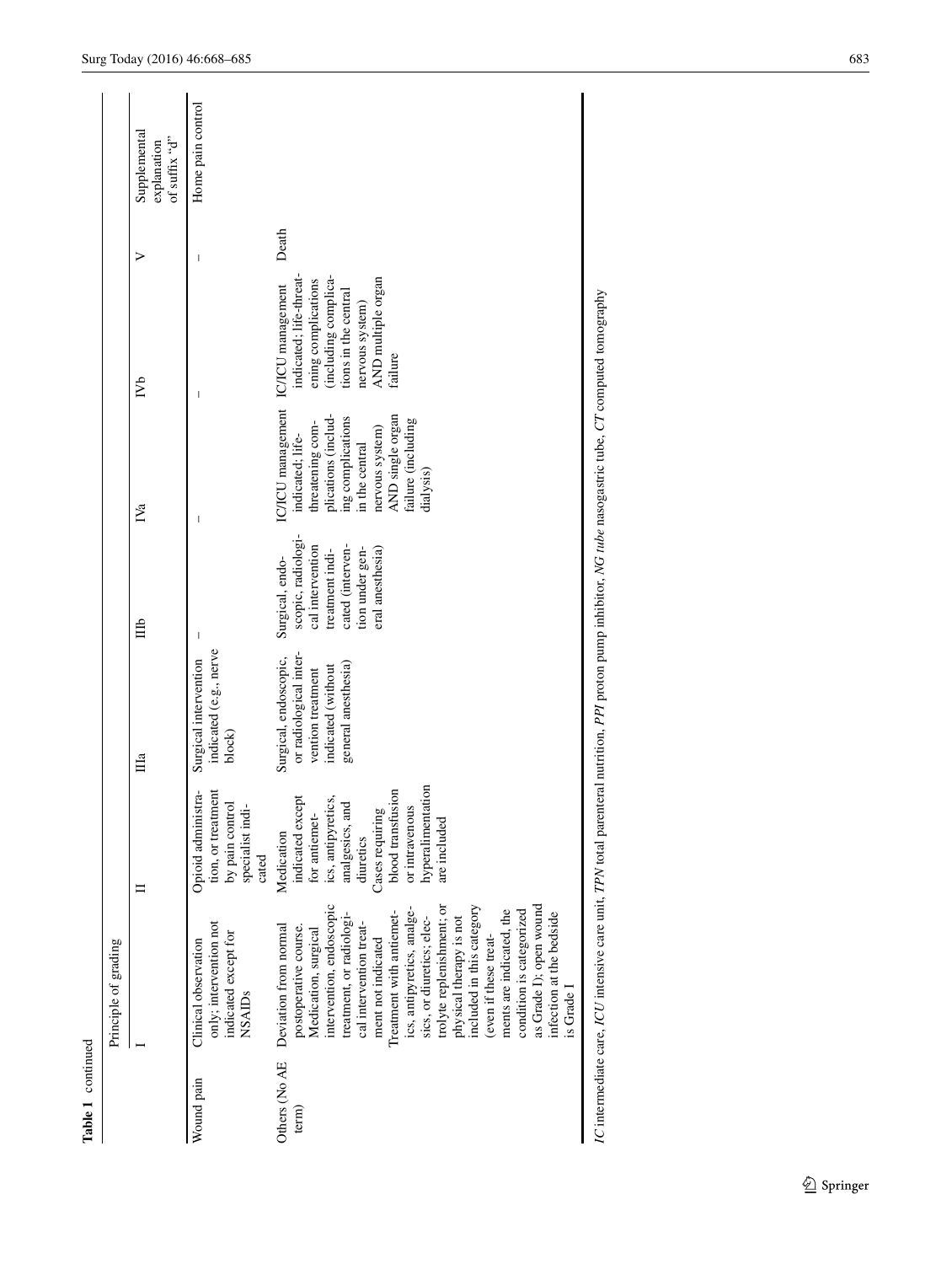<span id="page-16-3"></span>**Table 2** Characteristics of the three criteria

|                     | CTCAE ver4.0        | Clavien-Dindo classification         | JCOG PC criteria                                                                              |
|---------------------|---------------------|--------------------------------------|-----------------------------------------------------------------------------------------------|
| AE terms            | Specified           | Not specified                        | Specified                                                                                     |
| Grading definitions | Defined for each AE | Single common definition for all AEs | Defined for each AE (following the general<br>definition of the Clavien-Dindo classification) |

more widely used. One controversial issue is that AE terms are not well defined and different AE terms designate the same AEs in different clinical trials. For example, when intestinal obstruction occurs, some investigators could report this AE as "ileus", but others refer to it as "small bowel obstruction" or "colon obstruction". Under such circumstances, the incidence of this AE cannot be counted accurately. A second issue is that only general grading criteria are defined and therefore, grading can be difficult in some cases and subject to bias by the grader. For example, primary non-operative treatment for intestinal obstruction is gastroenteric tube decompression. Nasogastric tube or nasoenteric tube is utilized depending on the severity, but the original Clavien-Dindo classification does not define what grading should be applied for any type of gastroenteric tube placement for decompression.

The JCOG PC criteria were established to address these issues. The advantages of the JCOG PC criteria are as follows: First, commonly experienced surgical AEs are specified and listed. To compare precisely the frequency of surgical complications between studies, use of the common AE terms specified in the JCOG PC criteria is recommended. Second, grading definitions are straightforward and optimized for surgical complications. With these advantages, the JCOG recommends that the JCOG PC criteria be used to supplement the Clavien-Dindo classification, while maintaining the overall Clavien-Dindo classification. In JCOG, some disease-oriented subgroups are conducting clinical trials including surgery and using both the CTCAE and JCOG PC criteria to evaluate postoperative complications. After these trials are completed, we will evaluate the concordance between the grading by the CTCAE and that by the JCOG PC criteria. We also plan to explore the advantages and disadvantages of the JCOG PC criteria.

The JCOG PC criteria have some limitations. First, these AE terms were chosen somewhat arbitrarily, but by experienced surgeons, and specific grading was decided based on the opinions and experience of our committee members. A second limitation of the JCOG PC criteria is that they do not include intraoperative complications. Our intent was to further define and clarify the criteria of the Clavien-Dindo classification and we considered that incorporating intraoperative complications would deviate too much from the original concept. Another common classification may be required to define and grade intraoperative complications. A third limitation is that all descriptions in the Clavien-Dindo classification pertain to early postoperative complications. Here, 'early postoperative' generally indicates the time from surgery to the first hospital discharge, but in theory, the Clavien-Dindo classification can be applied broadly to late postoperative complications after hospital discharge. Within this context, the JCOG PC criteria are mainly intended to be used for early postoperative complications, but they can also be used after hospital discharge, although would require more definitions and AEs.

In conclusion, the goals of the JCOG PC criteria are to standardize the AE terms used for early postoperative complications by providing more detailed grading guidelines based on the Clavien-Dindo classification. We suggest that researchers use the JCOG PC criteria in every surgical trial to allow for precise comparison of the frequency of surgical complications among trials.

**Acknowledgments** This project was supported by the National Cancer Center Research and Development Fund (23-A-16, 26-A-4). We thank Hiroaki Hiraga and Yasuji Miyakita for their specialist advice.

#### **Compliance with ethical standards**

**Conflict of interest** Hiroshi Katayama and his coauthors declare no conflicts of interest regarding this research.

**Open Access** This article is distributed under the terms of the Creative Commons Attribution 4.0 International License ([http://crea](http://creativecommons.org/licenses/by/4.0/)[tivecommons.org/licenses/by/4.0/](http://creativecommons.org/licenses/by/4.0/)), which permits unrestricted use, distribution, and reproduction in any medium, provided you give appropriate credit to the original author(s) and the source, provide a link to the Creative Commons license, and indicate if changes were made.

## **References**

- <span id="page-16-0"></span>1. Clavien PA, Sanabria JR, Strasberg SM. Proposed classification of complications of surgery with examples of utility in cholecystectomy. Surgery. 1992;111(5):518–26.
- <span id="page-16-1"></span>2. Clavien PA, Strasberg SM. Severity grading of surgical complications. Ann Surg. 2009;250(2):197–8.
- <span id="page-16-2"></span>3. Nelson H, Sargent D, Wieand HS, Fleshman J, Anvari M, Stryker SJ, et al. A comparison of laparoscopically assisted and open colectomy for colon cancer. N Engl J Med. 2004;350(20):2050–9.